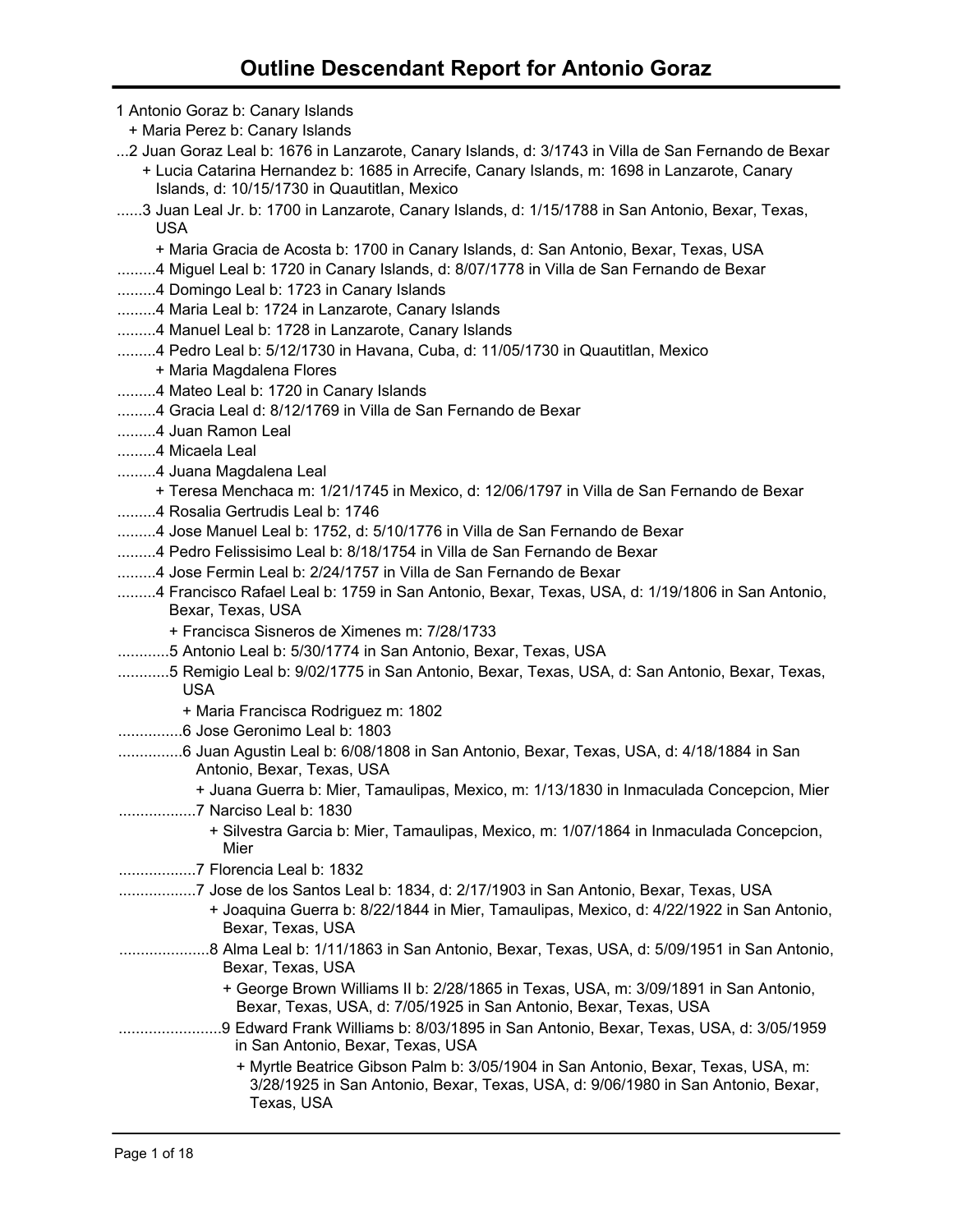| + Jack Hubert Roberts Russell                                                                                                                       |
|-----------------------------------------------------------------------------------------------------------------------------------------------------|
|                                                                                                                                                     |
| + Barton Anthony Reed Lynch                                                                                                                         |
|                                                                                                                                                     |
|                                                                                                                                                     |
|                                                                                                                                                     |
| + Marcus Francis Chamberlain Habern                                                                                                                 |
|                                                                                                                                                     |
|                                                                                                                                                     |
| + William Letts                                                                                                                                     |
| + William Tabbert                                                                                                                                   |
| 9 Elwood H. Williams                                                                                                                                |
| + June Patterson                                                                                                                                    |
|                                                                                                                                                     |
|                                                                                                                                                     |
| + Lucille Ades                                                                                                                                      |
|                                                                                                                                                     |
|                                                                                                                                                     |
| 8 Emilio Leal b: 3/14/1868 in San Antonio, Bexar, Texas, USA, d: 4/10/1918 in San                                                                   |
| Antonio, Bexar, Texas, USA                                                                                                                          |
| + Dolores Morales b: Mexico                                                                                                                         |
|                                                                                                                                                     |
| Antonio, Bexar, Texas, USA                                                                                                                          |
| + Catherine Cullenane                                                                                                                               |
| 9 Maria Alicia Leal                                                                                                                                 |
| + Alberto Sanchez                                                                                                                                   |
|                                                                                                                                                     |
| + Ernesto del Valle b: Mexico                                                                                                                       |
| 9 Evelyn del Valle                                                                                                                                  |
| 9 infant del Valle                                                                                                                                  |
| 9 Leola del Valle                                                                                                                                   |
| + George House                                                                                                                                      |
|                                                                                                                                                     |
|                                                                                                                                                     |
| 7 Jose Guadalupe Leal b: Bef. 12/21/1835 in Mexico                                                                                                  |
| + Maria Guadalupe Gonzalez b: Mexico                                                                                                                |
| Texas, USA                                                                                                                                          |
| + Leocadia Longoria b: 8/11/1869 in Mier, Tamaulipas, Mexico, m: 11/26/1893 in Starr,<br>Texas, USA, d: 2/18/1943 in San Antonio, Bexar, Texas, USA |
| <b>USA</b>                                                                                                                                          |
|                                                                                                                                                     |
| 9 Leocaria Leal b: 3/22/1896, d: 3/16/1911 in Rio Grande City, Starr, Texas, USA                                                                    |
| 9 Miguel Leal b: 1897<br>9 Ciro Leal b: 1898                                                                                                        |
|                                                                                                                                                     |
| 9 Alfredo Leal                                                                                                                                      |
| 9 Berta Leal                                                                                                                                        |
| 9 Natalia Leal                                                                                                                                      |
| 9 Panchita Leal                                                                                                                                     |
|                                                                                                                                                     |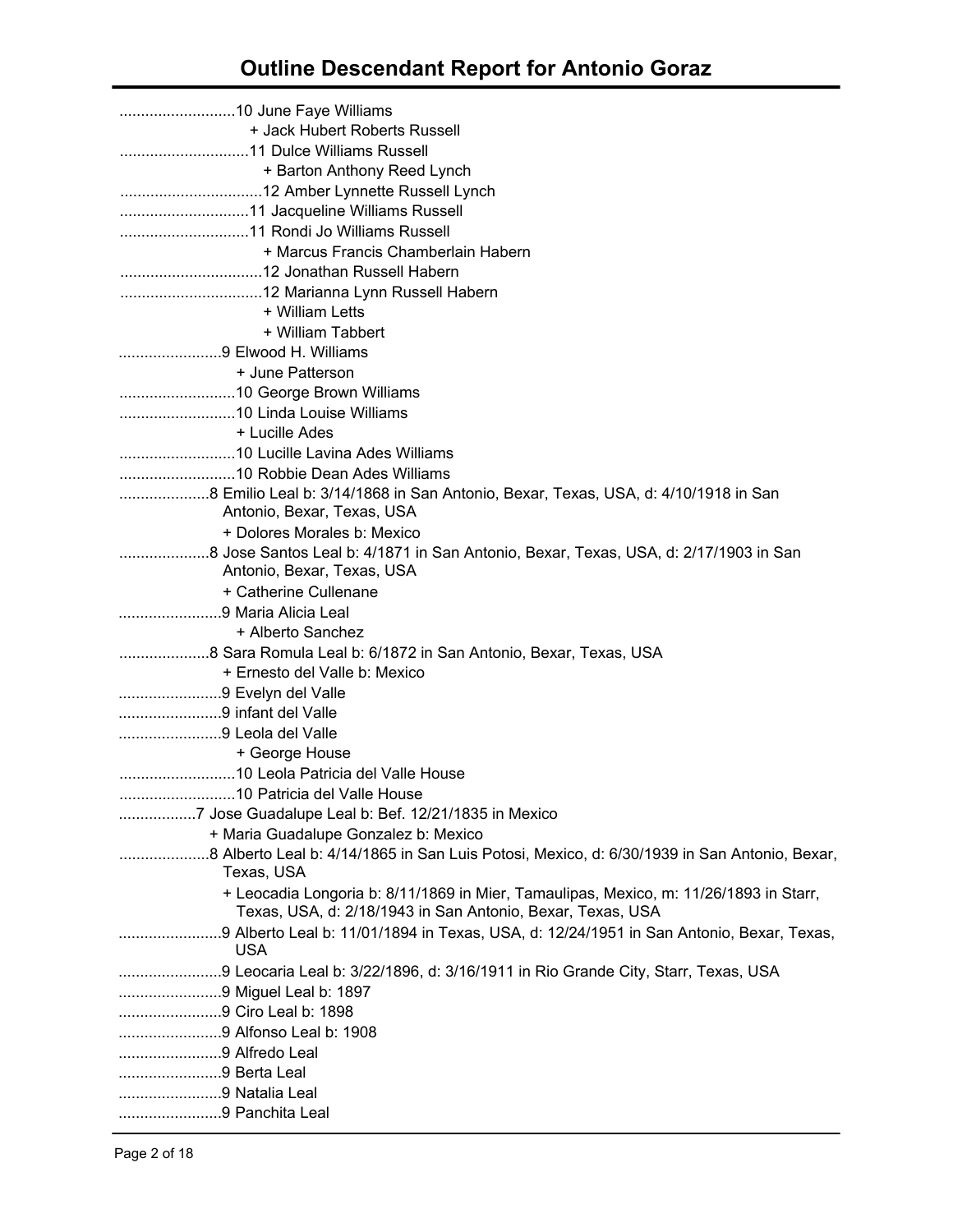| Columbia, USA                                                                                                         |  |
|-----------------------------------------------------------------------------------------------------------------------|--|
| + Jose Maria Villarreal m: San Antonio, Bexar, Texas, USA<br>Bexar, Texas, USA                                        |  |
| 7 Blasa Leal b: 2/12/1841<br>+ Tomas Martinez m: 2/19/1865 in Inmaculada Concepcion, Mier                             |  |
|                                                                                                                       |  |
| + Casario Garcia b: Mier, Tamaulipas, Mexico<br>7 Telesforo Leal b: Abt. 1844                                         |  |
|                                                                                                                       |  |
| + Eduvijes Garcia b: Mier, Tamaulipas, Mexico, m: 2/19/1865 in Inmaculada Concepcion,<br>Mier                         |  |
|                                                                                                                       |  |
| + Carolina Herrera b: San Antonio, Bexar, Texas, USA                                                                  |  |
|                                                                                                                       |  |
| + Rosa Trevino b: Guerrero, Tamaulipas, Mexico                                                                        |  |
|                                                                                                                       |  |
| 8 Lorenzo Leal                                                                                                        |  |
|                                                                                                                       |  |
| + Albert D. Newton d: 10/04/1927 in San Antonio, Bexar, Texas, USA                                                    |  |
| 9 Adeline Leal Newton                                                                                                 |  |
| 9 Rosie Leal Newton                                                                                                   |  |
|                                                                                                                       |  |
|                                                                                                                       |  |
| + Edward Dwyer                                                                                                        |  |
| 7 Anita Dwyer b: 1839                                                                                                 |  |
| + John Withers m: 6/15/1859                                                                                           |  |
| + Jose Rosario Ramon m: 1825                                                                                          |  |
|                                                                                                                       |  |
|                                                                                                                       |  |
|                                                                                                                       |  |
| 5 Jose de Jesus Leal b: 11/18/1777 in San Antonio, Bexar, Texas, USA                                                  |  |
| 5 Jose Antonio Abad Leal b: 12/10/1791 in San Antonio, Bexar, Texas, USA                                              |  |
| 3 Jose Leal b: 1708 in Lanzarote, Canary Islands, d: 10/12/1758 in Villa de San Fernando de Bexar                     |  |
| + Ana de los Santos b: 1715 in Canary Islands, m: 9/21/1730, d: 4/16/1978 in San Antonio, Bexar,                      |  |
| Texas, USA                                                                                                            |  |
| 4 Ignacia Dominga Leal b: 1733                                                                                        |  |
| 4 Juan Leal b: 12/20/1735 in San Antonio, Bexar, Texas, USA                                                           |  |
| + Teresa Menchaca b: San Antonio, Bexar, Texas, USA                                                                   |  |
| 5 Francisco Rafael Leal b: 1759 in San Antonio, Bexar, Texas, USA, d: 1/19/1806 in San<br>Antonio, Bexar, Texas, USA  |  |
| + Francisca Sisneros de Ximenes m: 7/28/1733                                                                          |  |
| 6 Antonio Leal b: 5/30/1774 in San Antonio, Bexar, Texas, USA                                                         |  |
| 6 Remigio Leal b: 9/02/1775 in San Antonio, Bexar, Texas, USA, d: San Antonio, Bexar,<br>Texas, USA                   |  |
| + Maria Francisca Rodriguez m: 1802                                                                                   |  |
| 7 Jose Geronimo Leal b: 1803                                                                                          |  |
| 7 Juan Agustin Leal b: 6/08/1808 in San Antonio, Bexar, Texas, USA, d: 4/18/1884 in San<br>Antonio, Bexar, Texas, USA |  |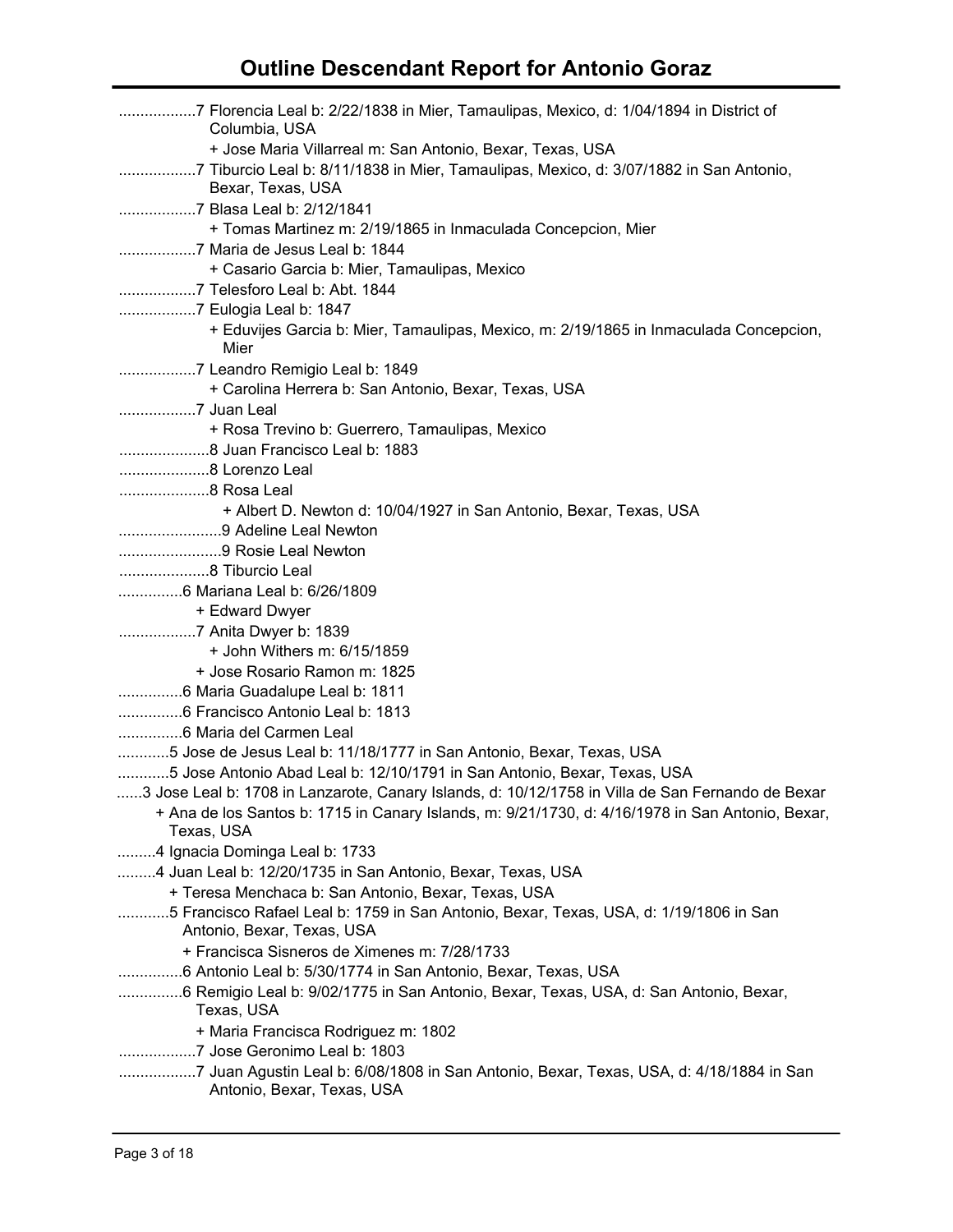| + Juana Guerra b: Mier, Tamaulipas, Mexico, m: 1/13/1830 in Inmaculada Concepcion,<br>Mier                                                                                                         |
|----------------------------------------------------------------------------------------------------------------------------------------------------------------------------------------------------|
|                                                                                                                                                                                                    |
| + Silvestra Garcia b: Mier, Tamaulipas, Mexico, m: 1/07/1864 in Inmaculada Concepcion,<br>Mier                                                                                                     |
|                                                                                                                                                                                                    |
| 8 Jose de los Santos Leal b: 1834, d: 2/17/1903 in San Antonio, Bexar, Texas, USA<br>+ Joaquina Guerra b: 8/22/1844 in Mier, Tamaulipas, Mexico, d: 4/22/1922 in San<br>Antonio, Bexar, Texas, USA |
| 9 Alma Leal b: 1/11/1863 in San Antonio, Bexar, Texas, USA, d: 5/09/1951 in San<br>Antonio, Bexar, Texas, USA                                                                                      |
| + George Brown Williams II b: 2/28/1865 in Texas, USA, m: 3/09/1891 in San Antonio,<br>Bexar, Texas, USA, d: 7/05/1925 in San Antonio, Bexar, Texas, USA                                           |
| 10 Edward Frank Williams b: 8/03/1895 in San Antonio, Bexar, Texas, USA, d:<br>3/05/1959 in San Antonio, Bexar, Texas, USA                                                                         |
| + Myrtle Beatrice Gibson Palm b: 3/05/1904 in San Antonio, Bexar, Texas, USA, m:<br>3/28/1925 in San Antonio, Bexar, Texas, USA, d: 9/06/1980 in San Antonio, Bexar,<br>Texas, USA                 |
|                                                                                                                                                                                                    |
| + Jack Hubert Roberts Russell                                                                                                                                                                      |
|                                                                                                                                                                                                    |
| + Barton Anthony Reed Lynch                                                                                                                                                                        |
|                                                                                                                                                                                                    |
|                                                                                                                                                                                                    |
|                                                                                                                                                                                                    |
| + Marcus Francis Chamberlain Habern                                                                                                                                                                |
|                                                                                                                                                                                                    |
|                                                                                                                                                                                                    |
| + William Letts                                                                                                                                                                                    |
| + William Tabbert                                                                                                                                                                                  |
|                                                                                                                                                                                                    |
| + June Patterson                                                                                                                                                                                   |
|                                                                                                                                                                                                    |
|                                                                                                                                                                                                    |
| + Lucille Ades                                                                                                                                                                                     |
|                                                                                                                                                                                                    |
|                                                                                                                                                                                                    |
| 9 Emilio Leal b: 3/14/1868 in San Antonio, Bexar, Texas, USA, d: 4/10/1918 in San                                                                                                                  |
| Antonio, Bexar, Texas, USA                                                                                                                                                                         |
| + Dolores Morales b: Mexico                                                                                                                                                                        |
| 9 Jose Santos Leal b: 4/1871 in San Antonio, Bexar, Texas, USA, d: 2/17/1903 in San                                                                                                                |
| Antonio, Bexar, Texas, USA                                                                                                                                                                         |
| + Catherine Cullenane                                                                                                                                                                              |
|                                                                                                                                                                                                    |
| + Alberto Sanchez                                                                                                                                                                                  |
| 9 Sara Romula Leal b: 6/1872 in San Antonio, Bexar, Texas, USA                                                                                                                                     |
| + Ernesto del Valle b: Mexico                                                                                                                                                                      |
|                                                                                                                                                                                                    |
|                                                                                                                                                                                                    |
|                                                                                                                                                                                                    |
| + George House                                                                                                                                                                                     |
|                                                                                                                                                                                                    |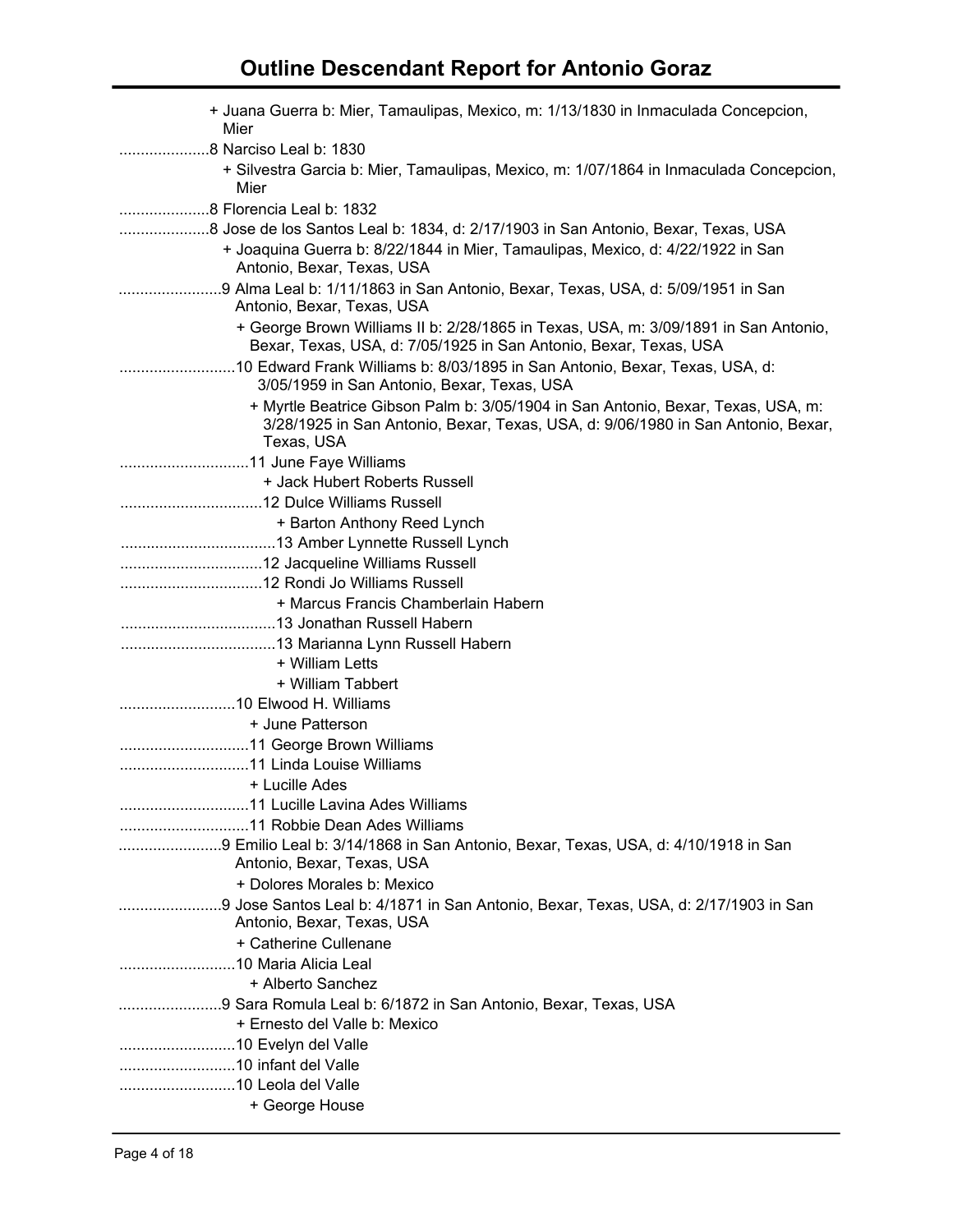| 8 Jose Guadalupe Leal b: Bef. 12/21/1835 in Mexico                                                                                                  |
|-----------------------------------------------------------------------------------------------------------------------------------------------------|
| + Maria Guadalupe Gonzalez b: Mexico                                                                                                                |
| Bexar, Texas, USA                                                                                                                                   |
| + Leocadia Longoria b: 8/11/1869 in Mier, Tamaulipas, Mexico, m: 11/26/1893 in Starr,<br>Texas, USA, d: 2/18/1943 in San Antonio, Bexar, Texas, USA |
| Texas, USA                                                                                                                                          |
|                                                                                                                                                     |
|                                                                                                                                                     |
|                                                                                                                                                     |
|                                                                                                                                                     |
|                                                                                                                                                     |
|                                                                                                                                                     |
|                                                                                                                                                     |
|                                                                                                                                                     |
| Columbia, USA                                                                                                                                       |
| + Jose Maria Villarreal m: San Antonio, Bexar, Texas, USA                                                                                           |
| Bexar, Texas, USA                                                                                                                                   |
|                                                                                                                                                     |
| + Tomas Martinez m: 2/19/1865 in Inmaculada Concepcion, Mier                                                                                        |
|                                                                                                                                                     |
| + Casario Garcia b: Mier, Tamaulipas, Mexico                                                                                                        |
|                                                                                                                                                     |
| 8 Eulogia Leal b: 1847                                                                                                                              |
| + Eduvijes Garcia b: Mier, Tamaulipas, Mexico, m: 2/19/1865 in Inmaculada Concepcion,<br>Mier                                                       |
|                                                                                                                                                     |
| + Carolina Herrera b: San Antonio, Bexar, Texas, USA                                                                                                |
| 8 Juan Leal                                                                                                                                         |
| + Rosa Trevino b: Guerrero, Tamaulipas, Mexico                                                                                                      |
|                                                                                                                                                     |
| 9 Lorenzo Leal                                                                                                                                      |
| 9 Rosa Leal                                                                                                                                         |
| + Albert D. Newton d: 10/04/1927 in San Antonio, Bexar, Texas, USA                                                                                  |
|                                                                                                                                                     |
|                                                                                                                                                     |
| 9 Tiburcio Leal                                                                                                                                     |
| 7 Mariana Leal b: 6/26/1809                                                                                                                         |
| + Edward Dwyer                                                                                                                                      |
|                                                                                                                                                     |
| + John Withers m: 6/15/1859                                                                                                                         |
| + Jose Rosario Ramon m: 1825                                                                                                                        |
|                                                                                                                                                     |
|                                                                                                                                                     |
|                                                                                                                                                     |
|                                                                                                                                                     |
| 6 Jose de Jesus Leal b: 11/18/1777 in San Antonio, Bexar, Texas, USA                                                                                |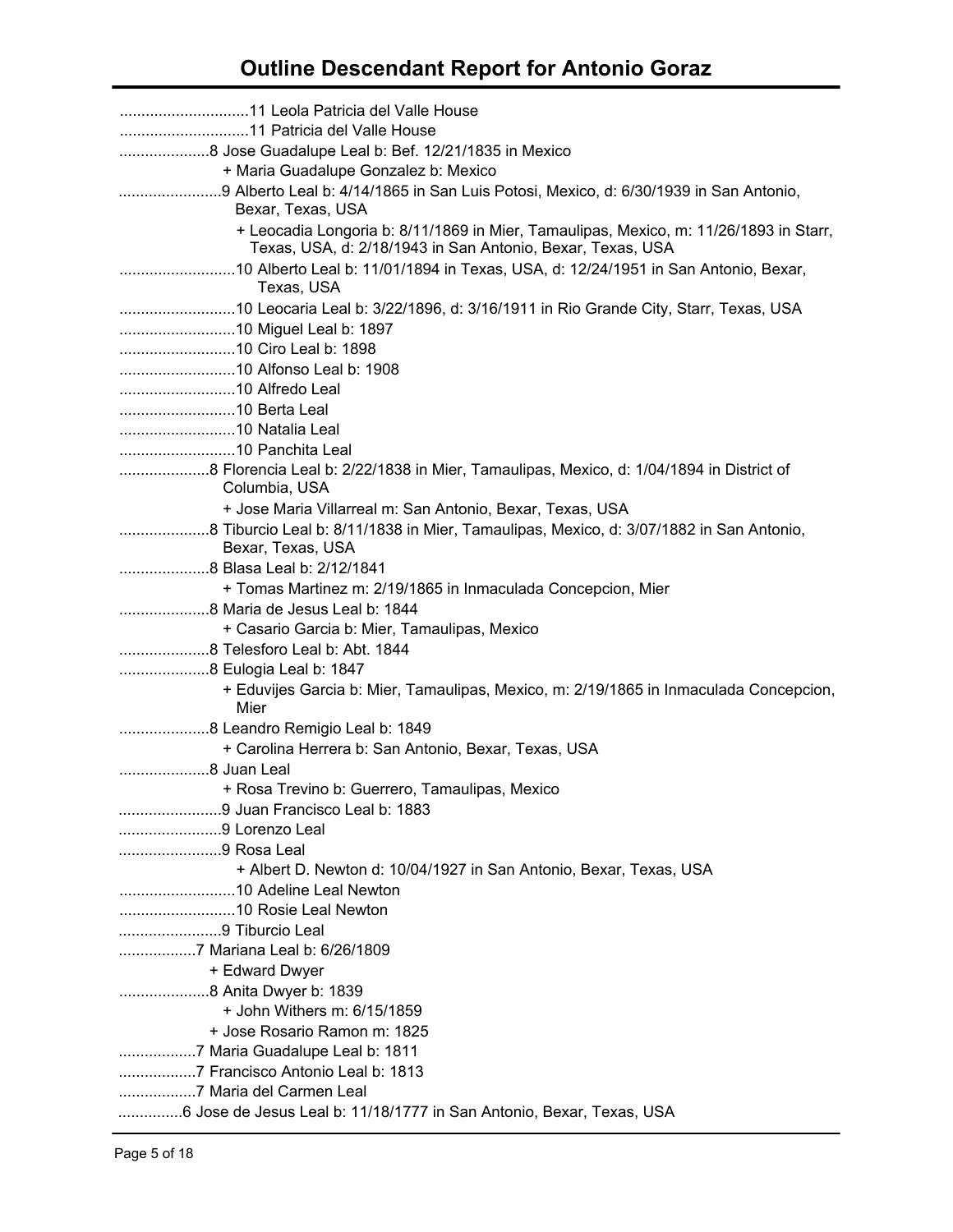| 6 Jose Antonio Abad Leal b: 12/10/1791 in San Antonio, Bexar, Texas, USA                                                                      |
|-----------------------------------------------------------------------------------------------------------------------------------------------|
| 4 Bernardina Helena Leal b: 1746                                                                                                              |
| 4 Maria Encarnacion Leal b: 1747                                                                                                              |
| 4 Antonia Emerenciana Leal b: 1750                                                                                                            |
| 4 Juan Gregorio Leal                                                                                                                          |
| 4 Maria Concepcion Leal                                                                                                                       |
| 4 Maria Josefa Leal                                                                                                                           |
| 4 Maria Magdalena Leal                                                                                                                        |
| 4 Pedro Jose Leal                                                                                                                             |
| 3 Vicente Leal b: 1712                                                                                                                        |
| 3 Catalina Leal b: 1713 in Lanzarote, Canary Islands, d: 9/03/1794 in Villa de San Fernando de<br>Bexar                                       |
| + Juan Melean Delgado b: 1712 in Lanzarote, Canary Islands, d: San Antonio, Bexar, Texas, USA                                                 |
| 3 Bernardo Leal b: 1717 in Lanzarote, Canary Islands, d: 8/30/1748 in Villa de San Fernando de<br>Bexar                                       |
| + Leonor Melean Delgado b: 1726 in Lanzarote, Canary Islands, d: San Antonio, Bexar, Texas,<br><b>USA</b>                                     |
| 4 Juan Antonio Leal b: 9/26/1744 in San Antonio, Bexar, Texas, USA, d: 9/23/1745 in San Antonio,<br>Bexar, Texas, USA                         |
| 4 Joaquin Delgado Leal b: 1745 in San Antonio, Bexar, Texas, USA, d: 1/15/1819 in Bexar, Texas,<br><b>USA</b>                                 |
| + Ana Maria de Arocha b: 8/15/1754 in San Antonio, Bexar, Texas, USA, m: Abt. 1770, d:<br>6/23/1830 in San Antonio, Bexar, Texas, USA         |
| 5 Jose Antonio Ponciano Leal b: 11/1771 in San Antonio, Bexar, Texas, USA, d: 2/18/1821 in<br>San Antonio, Bexar, Texas, USA                  |
| + Josefa Higenia Jimenez b: 1/19/1783 in San Antonio, Bexar, Texas, USA, m: 6/20/1803 in<br>San Fernando Cathedral, San Antonio, Bexar, Texas |
| 6 Cresencio Leal b: 11/08/1804 in Villa San Fernando, San Antonio, d: 1849 in Villa San<br>Fernando, San Antonio                              |
| + Dolores Arciniega b: 1814 in San Antonio, Bexar, Texas, USA, d: 1830 in San Antonio,                                                        |
| Bexar, Texas, USA                                                                                                                             |
| 7 Juan Nepomuceno Leal b: 12/31/1832 in San Antonio, Bexar, Texas, USA, d: 1879 in<br>Concepcion, Duval, Texas, USA                           |
| + Cayetana Perez b: 8/16/1838 in Sabinas Hidalgo, Nuevo Leon, Mexico, m: 1856, d:<br>2/1917 in Concepcion, Duval, Texas, USA                  |
| 8 Dolores Leal b: 1858                                                                                                                        |
| + Faustino Brondo                                                                                                                             |
| 8 Cresencio Leal b: 12/25/1859, d: 10/21/1931                                                                                                 |
| + Rafaela Palacios b: 3/05/1866, m: 12/12/1884 in Duval, Texas, USA, d: 12/07/1967                                                            |
| 9 Victor Leal b: 5/06/1885 in Concepcion, Duval, Texas, USA, d: 7/19/1958 in<br>Concepcion, Duval, Texas, USA                                 |
| + Leonor Garcia b: 7/01/1887 in Concepcion, Duval, Texas, USA, m: 6/02/1915, d:<br>8/27/1973 in Concepcion, Duval, Texas, USA                 |
| 9 Luisa Leal b: 7/1885, d: 10/29/1962                                                                                                         |
| + Natividad Martinez b: 9/08/1882 in Starr, Texas, USA, m: 7/02/1915, d: 11/07/1967 in<br>Concepcion, Duval, Texas, USA                       |
|                                                                                                                                               |
| + Olivia Stillman b: Abt. 1921, d: 5/03/2013 in Weslaco, Hidalgo, Texas, USA                                                                  |
|                                                                                                                                               |
|                                                                                                                                               |
|                                                                                                                                               |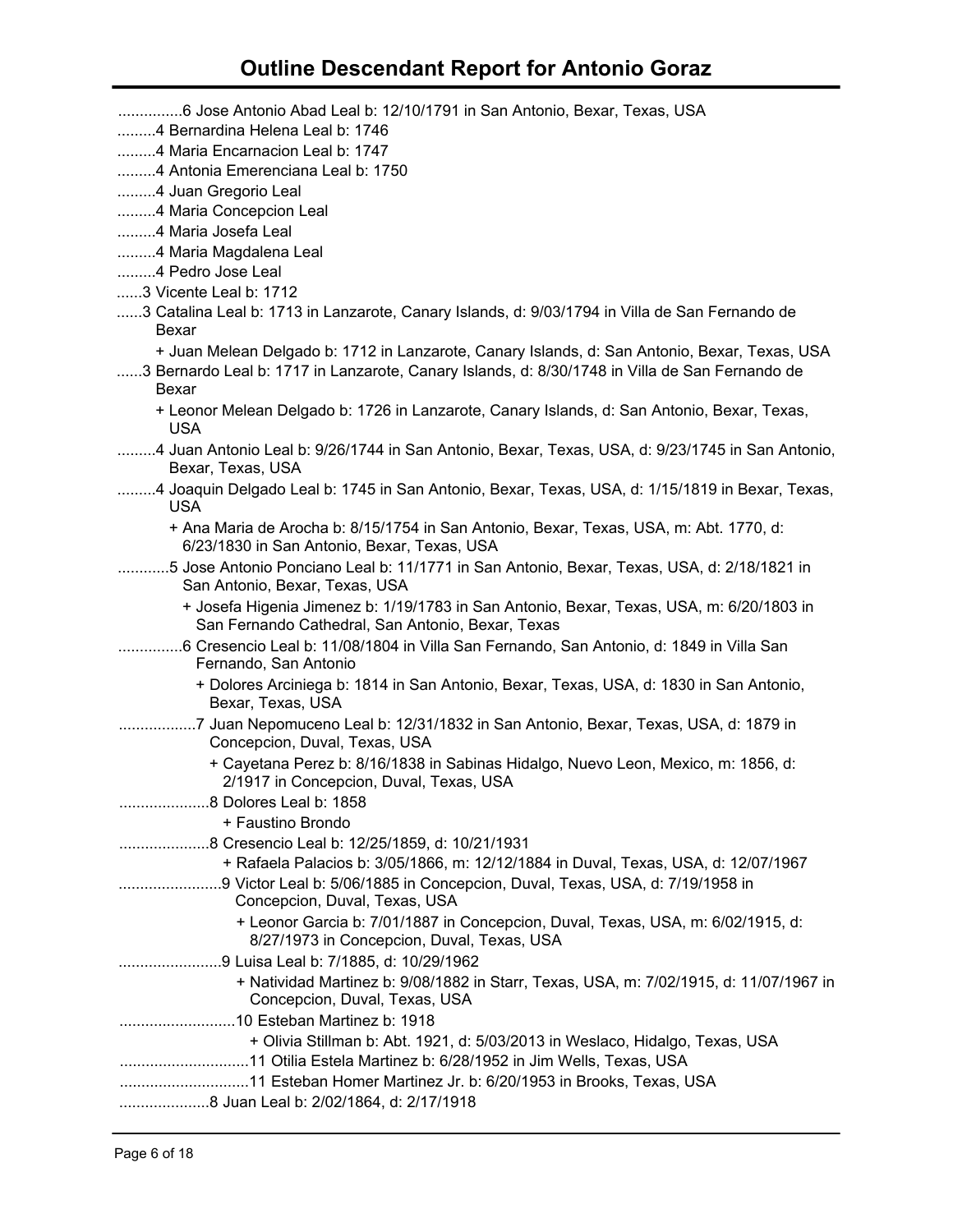| + Marcela Salinas b: Abt. 1868, m: 10/15/1890 in Duval, Texas, USA, d: Unknown<br>9 Elisa Leal b: 2/02/1892, d: 3/22/1990 |
|---------------------------------------------------------------------------------------------------------------------------|
| + Jose Hancock Sr. b: 1/21/1889 in Concepcion, Duval, Texas, USA, d: 12/24/1975 in<br>Alice, Jim Wells, Texas, USA        |
| 10 Emma Hancock b: 7/11/1911 in Texas, USA, d: 3/02/2005 in Benavides, Duval,<br>Texas, USA                               |
| + Abel Hinojosa b: 4/08/1909 in Concepcion, Duval, Texas, USA, d: 2/11/1975 in San<br>Antonio, Bexar, Texas, USA          |
| Houston, Harris, Texas, USA                                                                                               |
| + Isabel Perez                                                                                                            |
|                                                                                                                           |
| + Rufino Garcia III b: 10/10/1928 in Brooks, Texas, USA, d: 7/04/2007                                                     |
|                                                                                                                           |
|                                                                                                                           |
|                                                                                                                           |
| + Michael Huckabee                                                                                                        |
|                                                                                                                           |
| + Anaminta Pena b: 1/08/1922 in Duval, Texas, USA                                                                         |
|                                                                                                                           |
|                                                                                                                           |
|                                                                                                                           |
|                                                                                                                           |
| + Elvia Perez b: 8/30/1955 in Jim Wells, Texas, USA, m: 12/23/1978 in Kleberg,<br>Texas, USA                              |
|                                                                                                                           |
| + Hector Gutierrez                                                                                                        |
|                                                                                                                           |
|                                                                                                                           |
| + Fidel Gonzalez b: 10/25/1913, d: 3/19/1975 in Falfurrias, Brooks, Texas, USA                                            |
|                                                                                                                           |
|                                                                                                                           |
| + Israel Hernandez b: 4/16/1937, m: 12/23/1959, d: 9/19/2007                                                              |
|                                                                                                                           |
|                                                                                                                           |
|                                                                                                                           |
| + Antonio Pena b: 1/04/1921, d: 8/27/2015                                                                                 |
|                                                                                                                           |
| + Delia Vera b: 3/07/1944 in Duval, Texas, USA, m: 8/05/1978 in Jim Wells, Texas,<br><b>USA</b>                           |
|                                                                                                                           |
| + Felipe Chapa b: 4/16/1948, m: 12/26/1970 in Brooks, Texas, USA                                                          |
|                                                                                                                           |
|                                                                                                                           |
| + Lucinda Garcia b: 8/23/1872 in Concepcion, Duval, Texas, USA, m: 8/22/1900, d:<br>3/15/1943 in Texas, USA               |
| 8 Victoriano Leal b: 3/23/1866 in Concepcion, Duval, Texas, USA, d: 2/25/1951 in Alice,                                   |
| Jim Wells, Texas, USA                                                                                                     |
| + Eloisa Palacios b: 12/22/1871 in Concepcion, Duval, Texas, USA, d: 3/06/1943 in<br>Benavides, Duval, Texas, USA         |
| 9 Eloy Leal b: 1908                                                                                                       |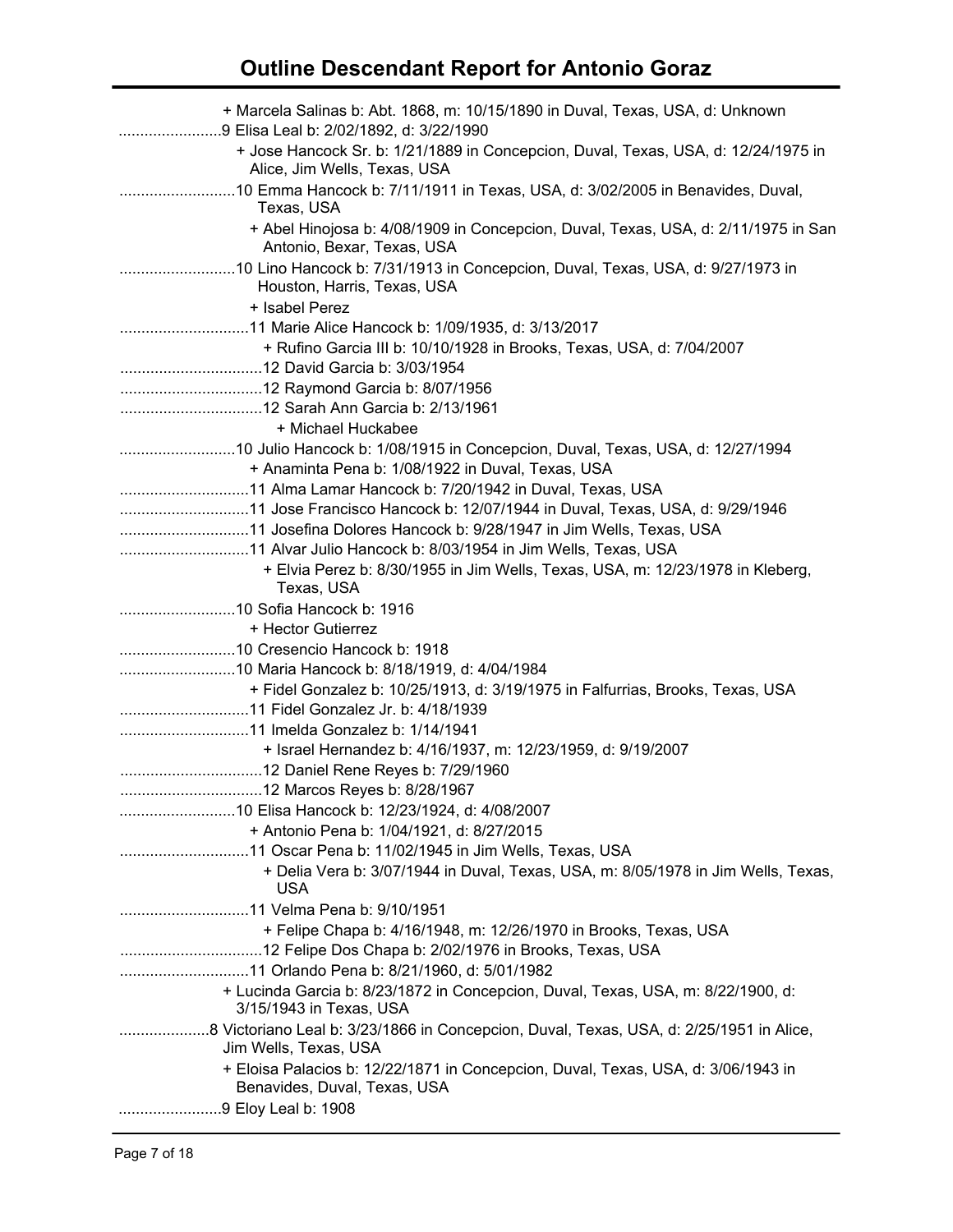| 9 Luis Leal b: 12/13/1910 in Concepcion, Duval, Texas, USA, d: 2/27/2001 in<br>Concepcion, Duval, Texas, USA                               |
|--------------------------------------------------------------------------------------------------------------------------------------------|
| + Maria Caballero b: 5/21/1907 in San Diego, Duval, Texas, USA, m: 8/29/1938 in San<br>Diego, Duval, Texas, USA, d: 10/13/1980             |
|                                                                                                                                            |
| + Beatriz Chapa b: 6/25/1946 in Jim Wells, Texas, USA, m: 8/29/1974 in Jim Wells,<br>Texas, USA                                            |
|                                                                                                                                            |
| 11 Luis Eloy Leal b: 3/27/1982 in Jim Wells, Texas, USA                                                                                    |
|                                                                                                                                            |
|                                                                                                                                            |
|                                                                                                                                            |
|                                                                                                                                            |
| + Emma Lou Gutierrez m: 12/22/1968 in Duval, Texas, USA                                                                                    |
|                                                                                                                                            |
|                                                                                                                                            |
|                                                                                                                                            |
| 11 Eden Adrian Leal b: 4/07/1989 in Nueces, Texas, USA                                                                                     |
|                                                                                                                                            |
| 8 Cayetana Leal b: 1/25/1870, d: 7/15/1955                                                                                                 |
| + Luis Ismael Palacios b: 12/26/1874, d: 2/19/1926                                                                                         |
|                                                                                                                                            |
| + Valentina Ferros b: 3/03/1882, m: 1899, d: 3/10/1936                                                                                     |
| 7 Paula Leal b: 3/17/1834 in San Antonio, Bexar, Texas, USA                                                                                |
| + Policarpio Saenz b: 1/25/1823 in Sabinas Hidalgo, Nuevo Leon, Mexico, d: Unknown                                                         |
|                                                                                                                                            |
| Concepcion, Duval, Texas, USA                                                                                                              |
| + Martimiana Cavazos m: 6/28/1886                                                                                                          |
| Concepcion, Duval, Texas, USA                                                                                                              |
| + Locadia Escobar b: 12/10/1893, d: 4/26/1990                                                                                              |
| 10 Amanda Saenz b: 11/10/1919, d: 3/22/1979                                                                                                |
| Corpus Christi, Nueces, Texas, USA                                                                                                         |
| + Belia Perez b: 2/28/1933, m: 10/07/1950, d: 2/16/2014 in Corpus Christi, Nueces,<br>Texas, USA                                           |
|                                                                                                                                            |
| + Gretchen Arlene Shoots m: 4/25/1987 in Jim Wells, Texas, USA                                                                             |
|                                                                                                                                            |
|                                                                                                                                            |
|                                                                                                                                            |
| + Jose Angel Soliz b: 11/09/1954 in Jim Hogg, Texas, USA, m: 4/22/1978                                                                     |
|                                                                                                                                            |
|                                                                                                                                            |
|                                                                                                                                            |
| + Delfino Gonzalez b: 6/16/1920 in Santa Cruz, Duval, TX, USA, d: 10/13/2012                                                               |
|                                                                                                                                            |
| + Hector Javier Recio b: 1/30/1952 in Premont, Jim Wells, Texas, USA, m:<br>2/07/1975, d: 11/27/2014 in Corpus Christi, Nueces, Texas, USA |
|                                                                                                                                            |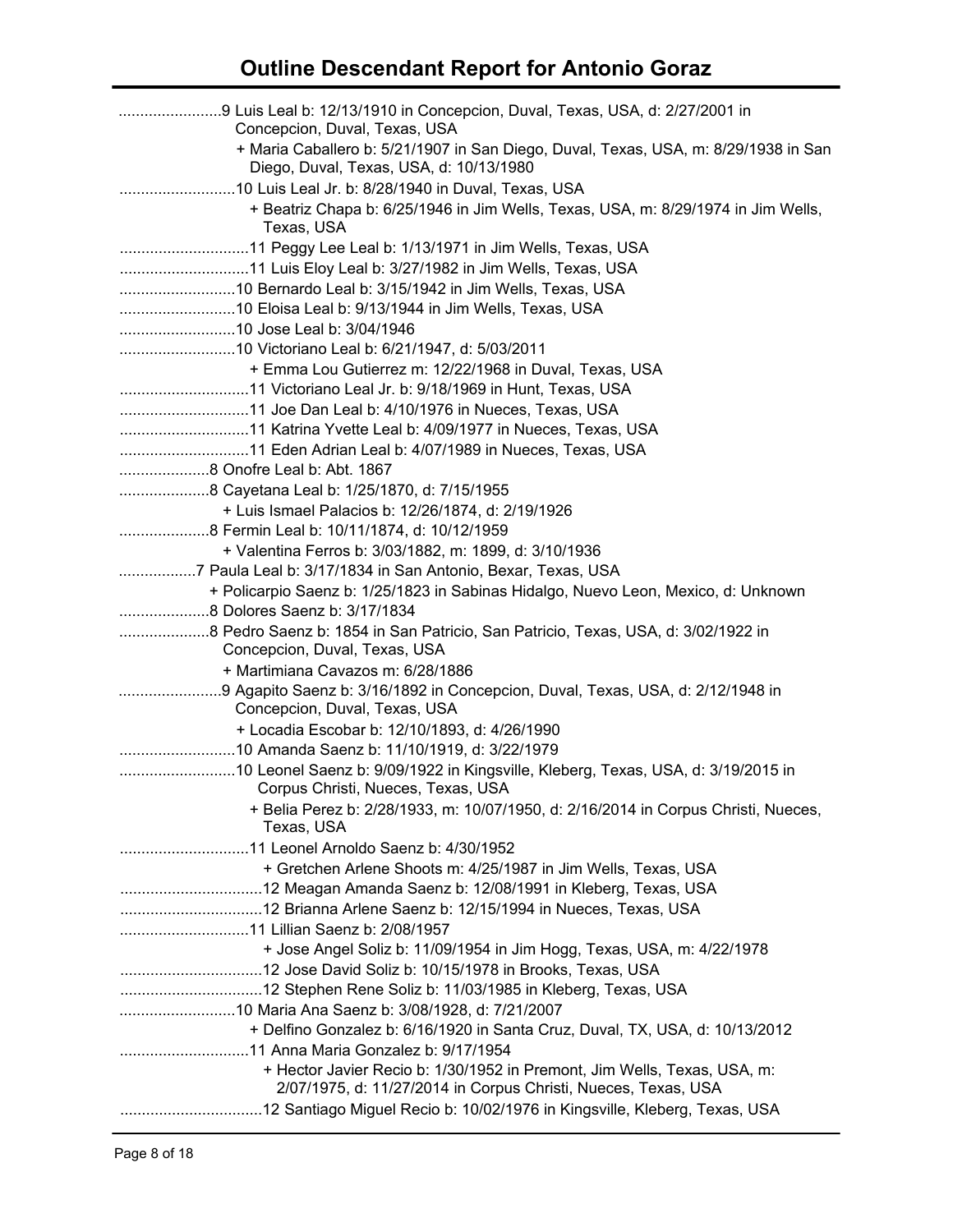| + Christina Louise Siemonsma b: 10/21/1977 in Brooks, Texas, USA, m:<br>6/07/2003 in Jim Wells, Texas, USA                    |
|-------------------------------------------------------------------------------------------------------------------------------|
|                                                                                                                               |
| + Minerva Hinojosa m: 11/28/1954 in Brooks, Texas, USA<br>Premont, Jim Wells, Texas, USA                                      |
| 9 Isidora Saenz b: 1899 in Concepcion, Duval, Texas, USA                                                                      |
| + Juventino Morante b: 1/25/1907 in Zapata, Texas, USA, d: 12/06/1989 in Jim Wells,<br>Texas, USA                             |
| 10 Maria Martina Morante b: 1/11/1935 in Concepcion, Duval, Texas, USA                                                        |
| 10 Maria Maude Morante b: 1/11/1935 in Concepcion, Duval, Texas, USA                                                          |
|                                                                                                                               |
| in Hebbronville, Jim Hogg, Texas, USA                                                                                         |
| Hogg, Texas, USA                                                                                                              |
|                                                                                                                               |
|                                                                                                                               |
| 8 Rita Saenz b: 10/14/1858, d: Abt. 1879                                                                                      |
| + Ricardo Hancock b: 1852 in Roma, Starr, Texas, USA, d: 12/17/1936 in Concepcion,<br>Duval, Texas, USA                       |
| Concepcion, Duval, Texas, USA                                                                                                 |
| + Francisco Perez b: 10/13/1871 in Concepcion, Duval, Texas, USA, d: 12/30/1940                                               |
| 10 Beatriz Perez b: 5/06/1892, d: 11/04/1919                                                                                  |
| + Damaso Vera b: 12/11/1888 in Concepcion, Duval, Texas, USA, m: 11/03/1910, d:<br>10/15/1968 in Alice, Jim Wells, Texas, USA |
| Kingsville, Kleberg, Texas, USA                                                                                               |
| + Consuelo Garcia m: 9/16/1933                                                                                                |
| 11 Consuelo Vera b: 3/31/1913 in Rios, Duval, Texas, USA, d: 5/22/1942<br>+ Manuel Salinas b: 1902, m: 2/12/1931              |
| + Benito Sanchez                                                                                                              |
|                                                                                                                               |
|                                                                                                                               |
| 10 Francisca Perez b: Abt. 1897 in Texas, USA, d: Unknown                                                                     |
| + Francisco Cantu b: 6/26/1892 in Concepcion, Duval, Texas, USA, d: 2/02/1953 in<br>Alice, Jim Wells, Texas, USA              |
| Wells, Texas, USA                                                                                                             |
| + Mauricia Palacios                                                                                                           |
|                                                                                                                               |
| 11 Lazaro Cantu b: 12/17/1919 in Concepcion, Duval, Texas, USA, d: 5/25/2014 in<br>Fort Worth, Tarrant, Texas, USA            |
| <b>USA</b>                                                                                                                    |
| + Roberto Benavides b: 10/25/1924 in Santa Cruz, Duval, TX, USA, d: 5/19/1959 in<br>Alice, Jim Wells, Texas, USA              |
| 12 Jose Ricardo Benavides b: 3/26/1945 in Brooks, Texas, USA                                                                  |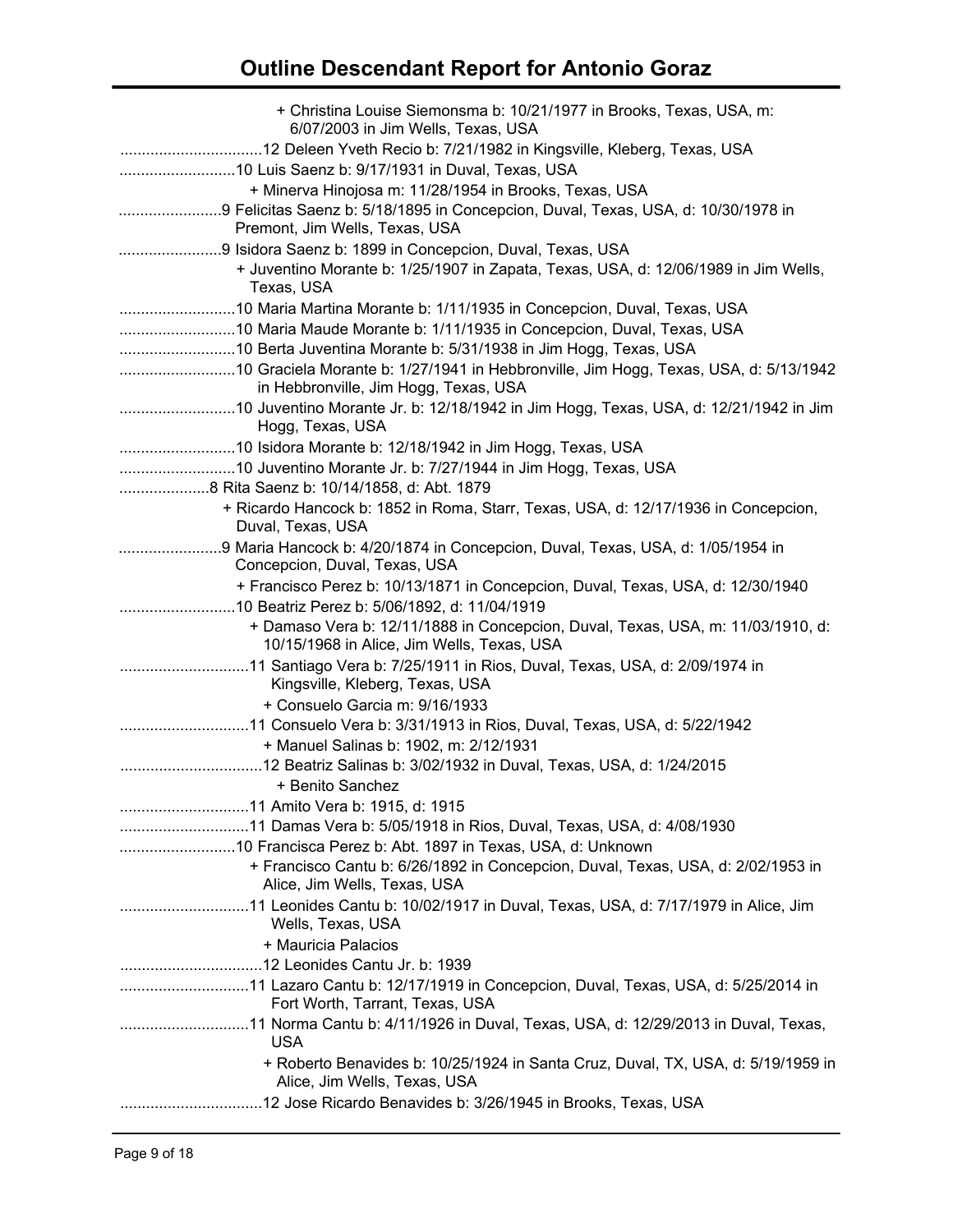| + Roger A. Stanfield m: 8/28/1982 in Galveston, Texas, USA                                                                                                   |
|--------------------------------------------------------------------------------------------------------------------------------------------------------------|
| + Arnulfo Requenez b: 5/31/1952, m: 2/06/1971 in Brooks, Texas, USA                                                                                          |
| + Eliza Moreno b: 8/31/1963 in Brooks, Texas, USA                                                                                                            |
| + Giliberto Garcia b: 9/25/1924 in Falfurrias, Brooks, Texas, USA, m: 2/27/1971 in<br>Brooks, Texas, USA, d: 6/30/1982 in Corpus Christi, Nueces, Texas, USA |
|                                                                                                                                                              |
| 10 Alejandro Perez b: 4/24/1906 in Concepcion, Duval, Texas, USA, d: 7/19/1935 in<br>Laredo, Webb, Texas, USA                                                |
| + Adelina Paula Vera b: 9/10/1909 in Concepcion, Duval, Texas, USA, m: 8/01/1925,<br>d: 2/03/1996                                                            |
| + Elva Hinojosa b: 8/13/1924, m: 2/27/1949 in Brooks, Texas, USA, d: 11/21/2009                                                                              |
|                                                                                                                                                              |
|                                                                                                                                                              |
|                                                                                                                                                              |
| + Minerva Guadalupe Vera b: 12/12/1951 in Starr, Texas, USA, m: 6/10/1972 in<br>Brooks, Texas, USA                                                           |
|                                                                                                                                                              |
|                                                                                                                                                              |
|                                                                                                                                                              |
|                                                                                                                                                              |
|                                                                                                                                                              |
|                                                                                                                                                              |
| + Ruben Valentin Martinez b: 2/14/1955, d: 10/22/2015                                                                                                        |
|                                                                                                                                                              |
|                                                                                                                                                              |
|                                                                                                                                                              |
| + Mark Anthony Alaniz b: 9/12/1967 in Brooks, Texas, USA, m: 9/21/1996 in<br>Nueces, Texas, USA                                                              |
| 14 Kirsten Lottie Alaniz b: 5/24/1996 in Nueces, Texas, USA                                                                                                  |
|                                                                                                                                                              |
|                                                                                                                                                              |
|                                                                                                                                                              |
|                                                                                                                                                              |
| 11 Francisca Perez b: 8/08/1931 in Duval, Texas, USA, d: 1/10/1999 in Jim Wells,<br>Texas, USA                                                               |
| + Abelino Saenz b: 4/04/1931 in Duval, Texas, USA, d: 12/20/1982 in Jim Wells,<br>Texas, USA                                                                 |
| + Grace E. Tamez                                                                                                                                             |
|                                                                                                                                                              |
|                                                                                                                                                              |
| + Jesus Navarro II b: Abt. 1957, m: 2/04/1984 in Jim Wells, Texas, USA                                                                                       |
|                                                                                                                                                              |
|                                                                                                                                                              |
|                                                                                                                                                              |
|                                                                                                                                                              |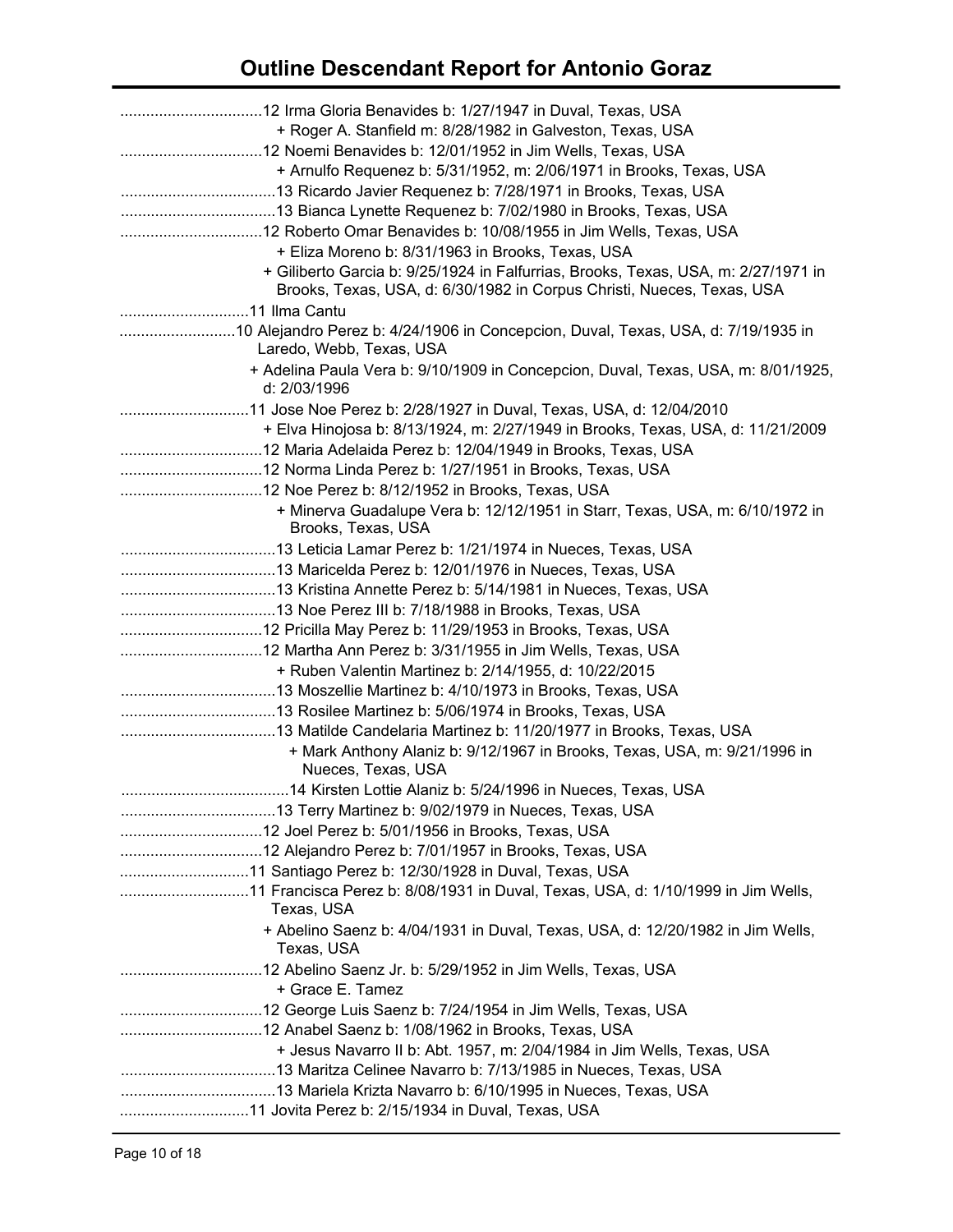| + Matias Dario Garcia                                                              |
|------------------------------------------------------------------------------------|
|                                                                                    |
| + Edna Ramos                                                                       |
|                                                                                    |
|                                                                                    |
| Jim Wells, Texas, USA                                                              |
|                                                                                    |
| + Alda Guerra b: 5/31/1924, d: 8/28/2007 in Concepcion, Duval, Texas, USA          |
|                                                                                    |
|                                                                                    |
|                                                                                    |
|                                                                                    |
|                                                                                    |
|                                                                                    |
|                                                                                    |
| Calhoun, Texas, USA                                                                |
|                                                                                    |
| + Rosabel Mendoza b: 9/15/1959                                                     |
|                                                                                    |
|                                                                                    |
|                                                                                    |
|                                                                                    |
|                                                                                    |
| + Jose Luis Bueno b: 7/03/1957 in Jim Wells, Texas, USA, m: 12/30/1978 in Jim      |
| Wells, Texas, USA                                                                  |
|                                                                                    |
|                                                                                    |
|                                                                                    |
|                                                                                    |
| 9 Jose Hancock Sr. b: 1/21/1889 in Concepcion, Duval, Texas, USA, d: 12/24/1975 in |
| Alice, Jim Wells, Texas, USA                                                       |
| + Elisa Leal b: 2/02/1892, d: 3/22/1990                                            |
|                                                                                    |
| Texas, USA                                                                         |
| + Abel Hinojosa b: 4/08/1909 in Concepcion, Duval, Texas, USA, d: 2/11/1975 in San |
| Antonio, Bexar, Texas, USA                                                         |
| 10 Lino Hancock b: 7/31/1913 in Concepcion, Duval, Texas, USA, d: 9/27/1973 in     |
| Houston, Harris, Texas, USA                                                        |
| + Isabel Perez                                                                     |
|                                                                                    |
| + Rufino Garcia III b: 10/10/1928 in Brooks, Texas, USA, d: 7/04/2007              |
|                                                                                    |
|                                                                                    |
|                                                                                    |
| + Michael Huckabee                                                                 |
|                                                                                    |
| + Anaminta Pena b: 1/08/1922 in Duval, Texas, USA                                  |
|                                                                                    |
|                                                                                    |
|                                                                                    |
|                                                                                    |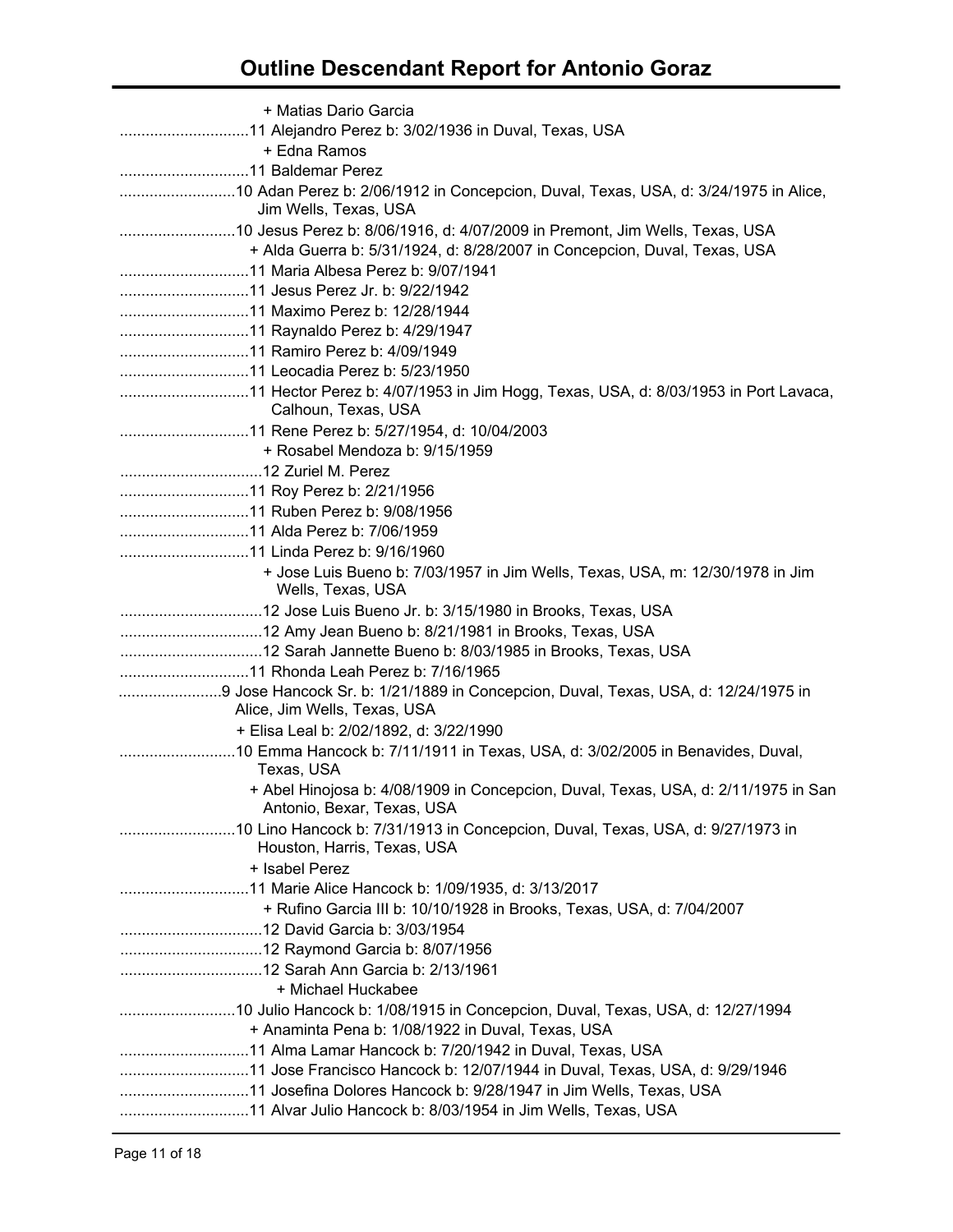| + Elvia Perez b: 8/30/1955 in Jim Wells, Texas, USA, m: 12/23/1978 in Kleberg,<br>Texas, USA                                                             |
|----------------------------------------------------------------------------------------------------------------------------------------------------------|
|                                                                                                                                                          |
| + Hector Gutierrez                                                                                                                                       |
|                                                                                                                                                          |
|                                                                                                                                                          |
| + Fidel Gonzalez b: 10/25/1913, d: 3/19/1975 in Falfurrias, Brooks, Texas, USA                                                                           |
|                                                                                                                                                          |
| + Israel Hernandez b: 4/16/1937, m: 12/23/1959, d: 9/19/2007                                                                                             |
|                                                                                                                                                          |
|                                                                                                                                                          |
| 10 Elisa Hancock b: 12/23/1924, d: 4/08/2007                                                                                                             |
| + Antonio Pena b: 1/04/1921, d: 8/27/2015                                                                                                                |
|                                                                                                                                                          |
| + Delia Vera b: 3/07/1944 in Duval, Texas, USA, m: 8/05/1978 in Jim Wells, Texas,<br><b>USA</b>                                                          |
|                                                                                                                                                          |
| + Felipe Chapa b: 4/16/1948, m: 12/26/1970 in Brooks, Texas, USA                                                                                         |
|                                                                                                                                                          |
|                                                                                                                                                          |
|                                                                                                                                                          |
|                                                                                                                                                          |
| + Guadalupe Salinas b: 2/04/1873 in Concepcion, Duval, Texas, USA, m: 12/20/1895 in<br>Duval, Texas, USA, d: 2/04/1959 in Premont, Jim Wells, Texas, USA |
| Premont, Jim Wells, Texas, USA                                                                                                                           |
| + Saturnino Vera b: 9/21/1902 in Concepcion, Duval, Texas, USA, m: 6/14/1923 in<br>Concepcion, Duval, Texas, USA, d: 7/30/1966 in Brooks, Texas, USA     |
| + Zulema Rodriguez b: 11/04/1923, d: 1/02/2003 in Retama Nursing Home - Alice,<br>Texas                                                                  |
|                                                                                                                                                          |
| + Santos Recio b: 5/23/1926, m: 2/16/1947 in Jim Wells, Texas, USA, d: 2/06/2007                                                                         |
|                                                                                                                                                          |
| + Estella Perez                                                                                                                                          |
|                                                                                                                                                          |
| + Linda de los Santos b: 10/03/1963 in Brooks, Texas, USA, m: 2/16/1989 in<br>Brooks, Texas, USA                                                         |
|                                                                                                                                                          |
| + Veronica Annette Chapa b: 2/14/1977 in Harris, Texas, USA, m: 7/05/2003 in<br>Jim Wells, Texas, USA                                                    |
| + Gerardo Chapa Jr.                                                                                                                                      |
|                                                                                                                                                          |
| + Maria Rodriguez b: 10/04/1951 in Brooks, Texas, USA, m: 12/28/1982 in Brooks,<br>Texas, USA                                                            |
|                                                                                                                                                          |
|                                                                                                                                                          |
| 10 Paula Eulogia Vera b: 3/11/1928 in Concepcion, Duval, Texas, USA, d: 5/05/2012                                                                        |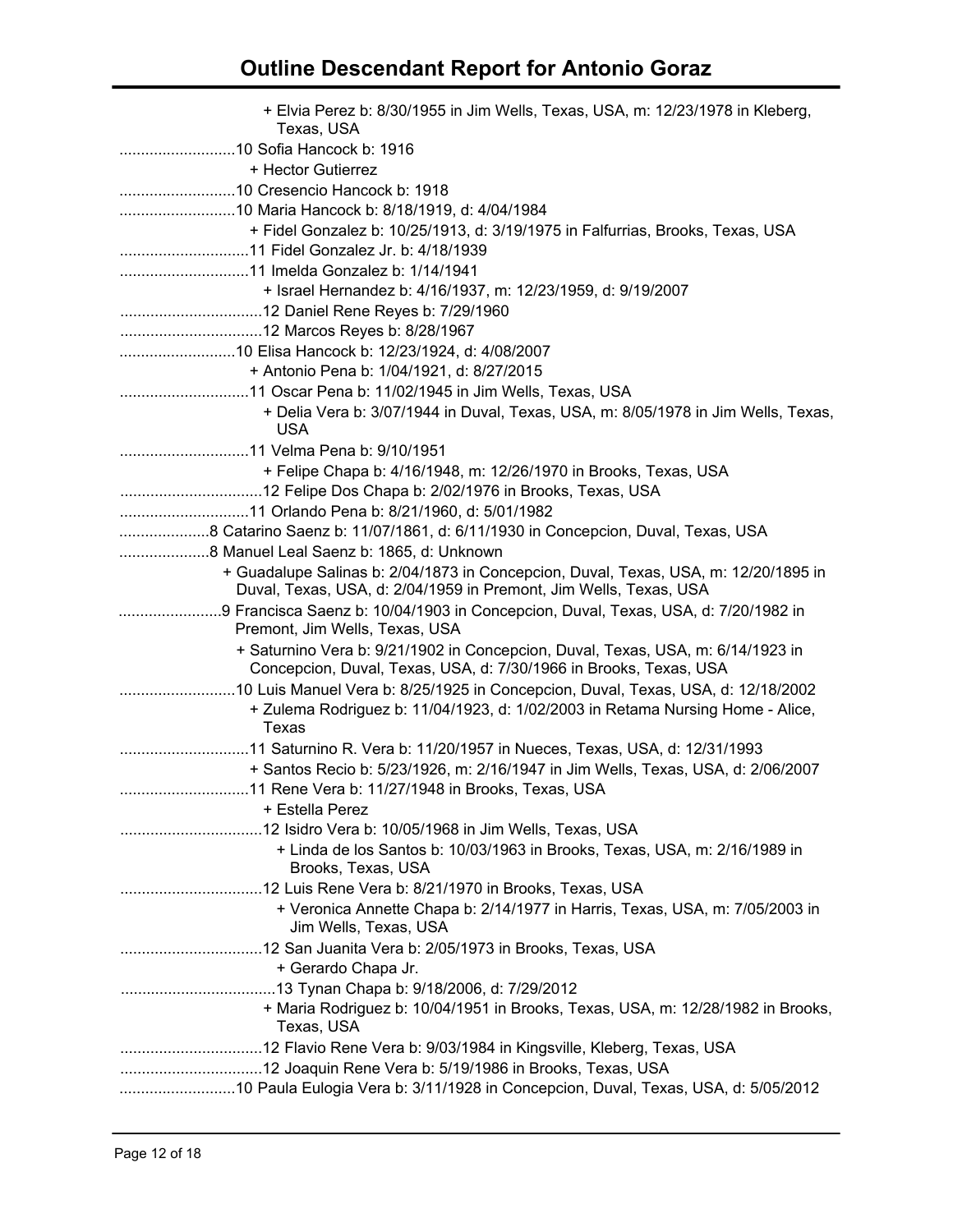| + Jose Salinas b: 1930, m: 10/12/1946, d: 5/12/2000 in Concepcion, Duval, Texas,<br><b>USA</b>                                                                        |
|-----------------------------------------------------------------------------------------------------------------------------------------------------------------------|
| Texas, USA                                                                                                                                                            |
|                                                                                                                                                                       |
| Hidalgo, Texas, USA                                                                                                                                                   |
| + Rhonda Escobar b: Abt. 1961, m: 8/13/1983 in Howard, Texas, USA                                                                                                     |
|                                                                                                                                                                       |
| + Florencio Benavides b: 8/07/1924 in Concepcion, Duval, Texas, USA, m:                                                                                               |
| 4/16/1950, d: 7/06/1986 in Concepcion, Duval, Texas, USA                                                                                                              |
|                                                                                                                                                                       |
|                                                                                                                                                                       |
|                                                                                                                                                                       |
| 10 Teresa Vera b: 11/25/1932 in Duval, Texas, USA, d: 1/23/2014                                                                                                       |
| + Asildo Perez b: 12/18/1922, d: 8/18/2008                                                                                                                            |
| Premont, Jim Wells, Texas, USA                                                                                                                                        |
|                                                                                                                                                                       |
|                                                                                                                                                                       |
|                                                                                                                                                                       |
|                                                                                                                                                                       |
|                                                                                                                                                                       |
| 9 Manuel Saenz Jr. b: Abt. 1905, d: 1/02/2003                                                                                                                         |
| + Rosa Salinas                                                                                                                                                        |
|                                                                                                                                                                       |
| + Maria Chapa                                                                                                                                                         |
|                                                                                                                                                                       |
| + Roberto Cantu b: 8/10/1934 in Duval, Texas, USA, d: 9/26/2017 in Kingsville,<br>Kleberg, Texas, USA                                                                 |
|                                                                                                                                                                       |
|                                                                                                                                                                       |
| + Loretta Lopez m: 11/29/1986 in Brooks, Texas, USA                                                                                                                   |
|                                                                                                                                                                       |
| + Herminia Benavides b: 4/23/1933 in Salas Ranch, Duval, Texas, USA, d: 7/22/1972<br>in Alice, Jim Wells, Texas, USA                                                  |
|                                                                                                                                                                       |
|                                                                                                                                                                       |
| + Estella Gutierrez                                                                                                                                                   |
|                                                                                                                                                                       |
| + Jose Ely Carrales b: 1/12/1954 in Premont, Jim Wells, Texas, USA, m:<br>11/29/1975 in Brooks, Texas, USA, d: 6/05/2014 in Kingsville, Kleberg, Texas,<br><b>USA</b> |
|                                                                                                                                                                       |
|                                                                                                                                                                       |
|                                                                                                                                                                       |
|                                                                                                                                                                       |
|                                                                                                                                                                       |
|                                                                                                                                                                       |
| 9 Rodolfo Saenz b: 2/29/1908 in Concepcion, Duval, Texas, USA, d: 2/01/1967 in<br>Premont, Jim Wells, Texas, USA                                                      |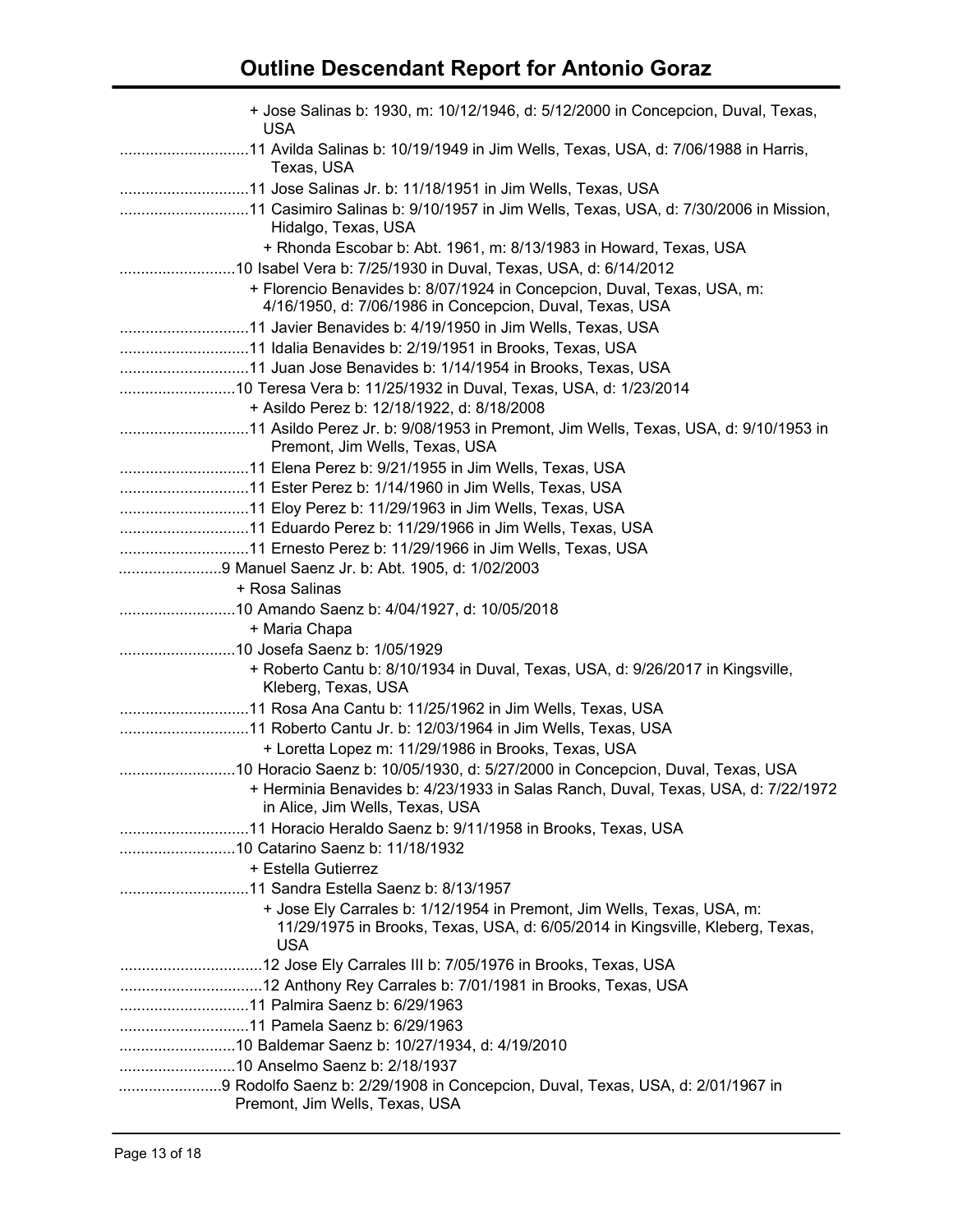| + Rafaela Yzaguirre b: 1914 in Texas, USA, d: 1983 in Corpus Christi, Nueces, Texas,<br><b>USA</b>                 |
|--------------------------------------------------------------------------------------------------------------------|
| 10 Fidel Saenz b: 11/30/1928 in Concepcion, Duval, Texas, USA, d: 8/15/1970 in San<br>Patricio, Texas, USA         |
| Texas, USA                                                                                                         |
| + Francisca Perez b: 8/08/1931 in Duval, Texas, USA, d: 1/10/1999 in Jim Wells,<br>Texas, USA                      |
| + Grace E. Tamez                                                                                                   |
|                                                                                                                    |
|                                                                                                                    |
| + Jesus Navarro II b: Abt. 1957, m: 2/04/1984 in Jim Wells, Texas, USA                                             |
|                                                                                                                    |
|                                                                                                                    |
| 10 Rebeca Saenz b: 2/17/1933 in Concepcion, Duval, Texas, USA                                                      |
| 10 Lilia Saenz b: 12/26/1935 in Jim Wells, Texas, USA, d: 2006                                                     |
|                                                                                                                    |
| + Ricardo Hancock b: 1852 in Roma, Starr, Texas, USA, d: 12/17/1936 in Concepcion,<br>Duval, Texas, USA            |
| 9 Jose Hancock Sr. b: 1/21/1889 in Concepcion, Duval, Texas, USA, d: 12/24/1975 in<br>Alice, Jim Wells, Texas, USA |
| + Elisa Leal b: 2/02/1892, d: 3/22/1990                                                                            |
| 10 Emma Hancock b: 7/11/1911 in Texas, USA, d: 3/02/2005 in Benavides, Duval,<br>Texas, USA                        |
| + Abel Hinojosa b: 4/08/1909 in Concepcion, Duval, Texas, USA, d: 2/11/1975 in San<br>Antonio, Bexar, Texas, USA   |
| Houston, Harris, Texas, USA                                                                                        |
| + Isabel Perez                                                                                                     |
|                                                                                                                    |
| + Rufino Garcia III b: 10/10/1928 in Brooks, Texas, USA, d: 7/04/2007                                              |
|                                                                                                                    |
|                                                                                                                    |
|                                                                                                                    |
| + Michael Huckabee                                                                                                 |
| + Anaminta Pena b: 1/08/1922 in Duval, Texas, USA                                                                  |
|                                                                                                                    |
|                                                                                                                    |
|                                                                                                                    |
| 11 Alvar Julio Hancock b: 8/03/1954 in Jim Wells, Texas, USA                                                       |
| + Elvia Perez b: 8/30/1955 in Jim Wells, Texas, USA, m: 12/23/1978 in Kleberg,<br>Texas, USA                       |
|                                                                                                                    |
| + Hector Gutierrez                                                                                                 |
|                                                                                                                    |
|                                                                                                                    |
| + Fidel Gonzalez b: 10/25/1913, d: 3/19/1975 in Falfurrias, Brooks, Texas, USA                                     |
|                                                                                                                    |
|                                                                                                                    |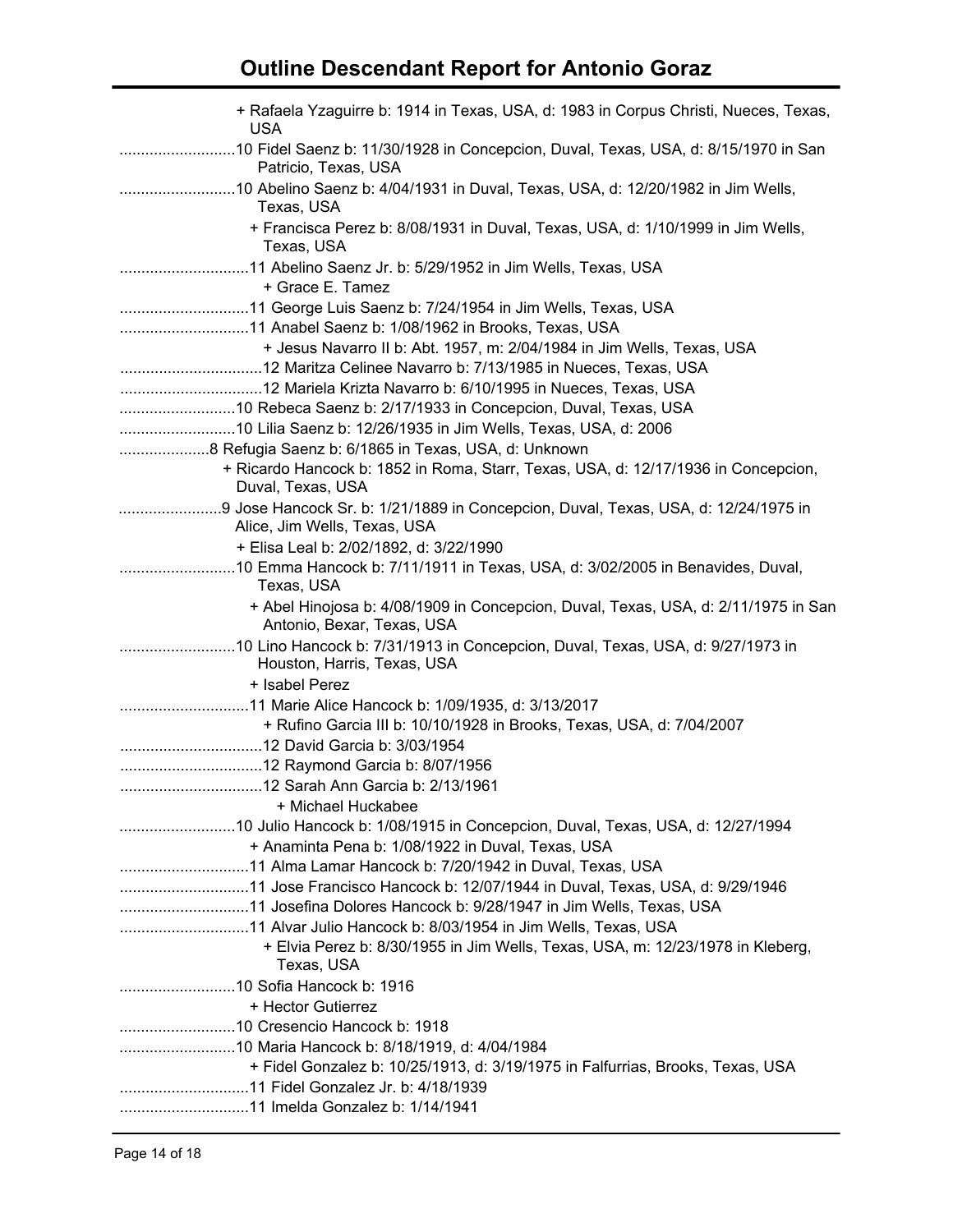| + Israel Hernandez b: 4/16/1937, m: 12/23/1959, d: 9/19/2007<br>10 Elisa Hancock b: 12/23/1924, d: 4/08/2007                                                                                         |
|------------------------------------------------------------------------------------------------------------------------------------------------------------------------------------------------------|
| + Antonio Pena b: 1/04/1921, d: 8/27/2015<br>11 Oscar Pena b: 11/02/1945 in Jim Wells, Texas, USA<br>+ Delia Vera b: 3/07/1944 in Duval, Texas, USA, m: 8/05/1978 in Jim Wells, Texas,<br><b>USA</b> |
| + Felipe Chapa b: 4/16/1948, m: 12/26/1970 in Brooks, Texas, USA                                                                                                                                     |
| Texas, USA                                                                                                                                                                                           |
| 7 Romana Leal b: 2/28/1838 in San Antonio, Bexar, Texas, USA, d: 3/07/1921 in<br>Concepcion, Duval, Texas, USA                                                                                       |
| + Maximo Perez b: 10/11/1840 in Sabinas Hidalgo, Nuevo Leon, Mexico, m: Abt. 1860, d:<br>1900 in Concepcion, Duval, Texas, USA                                                                       |
| 8 Luisa Perez b: 11/11/1861 in San Patricio, Texas, USA, d: 9/24/1923 in Floresville,<br>Wilson, Texas, USA                                                                                          |
| + Yaspar Flores m: 1876 in Starr, Texas, USA<br>8 Fidel Perez b: 8/09/1869 in Concepcion, Duval, Texas, USA, d: 8/28/1894 in Floresville,<br>Wilson, Texas, USA                                      |
| + Lucinda Garcia b: 8/23/1872 in Concepcion, Duval, Texas, USA, m: 8/07/1889 in<br>Duval, Texas, USA, d: 3/15/1943 in Texas, USA                                                                     |
| 9 Maximo Perez b: 11/21/1891 in Texas, USA, d: 2/28/1940 in Brooks, Texas, USA                                                                                                                       |
| + Alicia Garza b: Abt. 1891 in Texas, USA, d: 7/16/1980 in Falfurrias, Brooks, Texas,<br><b>USA</b>                                                                                                  |
| 10 Fidel Perez b: 10/13/1916 in Brooks, Texas, USA, d: 12/01/1934                                                                                                                                    |
| 10 Lucinda Maria Perez b: 3/26/1918 in Brooks, Texas, USA, d: 7/14/2014 in Houston,<br>Harris, Texas, USA                                                                                            |
| + Serapio Sendejo b: 11/08/1916 in Duval, Texas, USA, d: 6/18/2004 in Falfurrias,<br>Brooks, Texas, USA                                                                                              |
|                                                                                                                                                                                                      |
| 11 Carlos Jaime Sendejo b: 7/15/1941 in San Diego, Duval, Texas, USA, d:<br>9/30/1982 in Tulsa, Tulsa, Oklahoma, USA                                                                                 |
|                                                                                                                                                                                                      |
| 8 Francisco Perez b: 10/13/1871 in Concepcion, Duval, Texas, USA, d: 12/30/1940                                                                                                                      |
| + Maria Hancock b: 4/20/1874 in Concepcion, Duval, Texas, USA, d: 1/05/1954 in<br>Concepcion, Duval, Texas, USA                                                                                      |
|                                                                                                                                                                                                      |
| + Damaso Vera b: 12/11/1888 in Concepcion, Duval, Texas, USA, m: 11/03/1910, d:<br>10/15/1968 in Alice, Jim Wells, Texas, USA                                                                        |
| Kleberg, Texas, USA                                                                                                                                                                                  |
| + Consuelo Garcia m: 9/16/1933                                                                                                                                                                       |
| + Manuel Salinas b: 1902, m: 2/12/1931                                                                                                                                                               |
| + Benito Sanchez                                                                                                                                                                                     |
|                                                                                                                                                                                                      |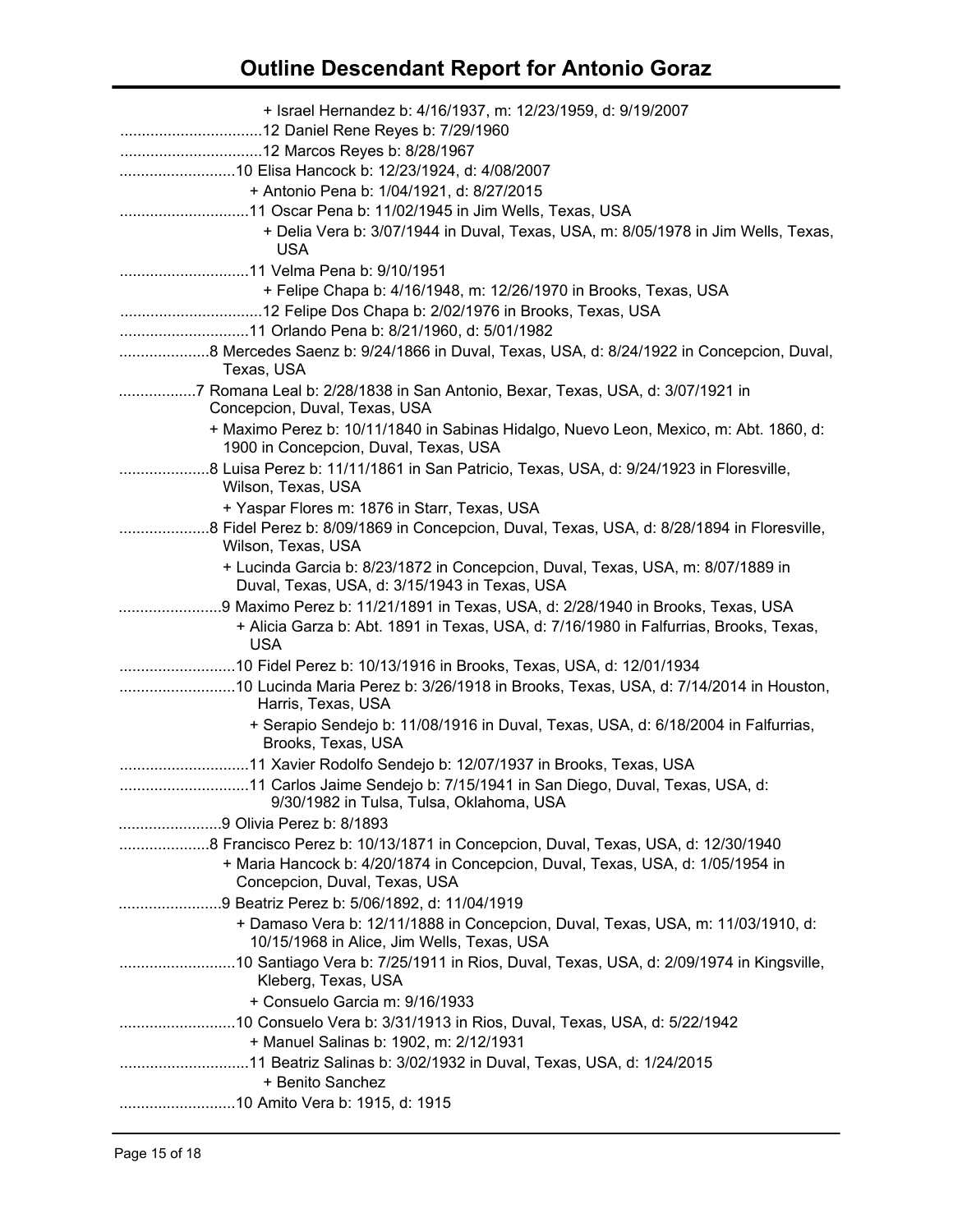| 9 Francisca Perez b: Abt. 1897 in Texas, USA, d: Unknown                                                                                                     |
|--------------------------------------------------------------------------------------------------------------------------------------------------------------|
| + Francisco Cantu b: 6/26/1892 in Concepcion, Duval, Texas, USA, d: 2/02/1953 in<br>Alice, Jim Wells, Texas, USA                                             |
| Wells, Texas, USA                                                                                                                                            |
| + Mauricia Palacios                                                                                                                                          |
|                                                                                                                                                              |
| 10 Lazaro Cantu b: 12/17/1919 in Concepcion, Duval, Texas, USA, d: 5/25/2014 in Fort<br>Worth, Tarrant, Texas, USA                                           |
| 10 Norma Cantu b: 4/11/1926 in Duval, Texas, USA, d: 12/29/2013 in Duval, Texas,<br><b>USA</b>                                                               |
| + Roberto Benavides b: 10/25/1924 in Santa Cruz, Duval, TX, USA, d: 5/19/1959 in<br>Alice, Jim Wells, Texas, USA                                             |
|                                                                                                                                                              |
|                                                                                                                                                              |
| + Roger A. Stanfield m: 8/28/1982 in Galveston, Texas, USA                                                                                                   |
|                                                                                                                                                              |
| + Arnulfo Requenez b: 5/31/1952, m: 2/06/1971 in Brooks, Texas, USA                                                                                          |
|                                                                                                                                                              |
|                                                                                                                                                              |
|                                                                                                                                                              |
| + Eliza Moreno b: 8/31/1963 in Brooks, Texas, USA                                                                                                            |
| + Giliberto Garcia b: 9/25/1924 in Falfurrias, Brooks, Texas, USA, m: 2/27/1971 in<br>Brooks, Texas, USA, d: 6/30/1982 in Corpus Christi, Nueces, Texas, USA |
|                                                                                                                                                              |
| Laredo, Webb, Texas, USA                                                                                                                                     |
| + Adelina Paula Vera b: 9/10/1909 in Concepcion, Duval, Texas, USA, m: 8/01/1925,<br>d: 2/03/1996                                                            |
| 10 Jose Noe Perez b: 2/28/1927 in Duval, Texas, USA, d: 12/04/2010                                                                                           |
| + Elva Hinojosa b: 8/13/1924, m: 2/27/1949 in Brooks, Texas, USA, d: 11/21/2009                                                                              |
|                                                                                                                                                              |
|                                                                                                                                                              |
|                                                                                                                                                              |
| + Minerva Guadalupe Vera b: 12/12/1951 in Starr, Texas, USA, m: 6/10/1972 in<br>Brooks, Texas, USA                                                           |
|                                                                                                                                                              |
|                                                                                                                                                              |
|                                                                                                                                                              |
|                                                                                                                                                              |
|                                                                                                                                                              |
|                                                                                                                                                              |
| + Ruben Valentin Martinez b: 2/14/1955, d: 10/22/2015                                                                                                        |
|                                                                                                                                                              |
|                                                                                                                                                              |
|                                                                                                                                                              |
| + Mark Anthony Alaniz b: 9/12/1967 in Brooks, Texas, USA, m: 9/21/1996 in<br>Nueces, Texas, USA                                                              |
|                                                                                                                                                              |
|                                                                                                                                                              |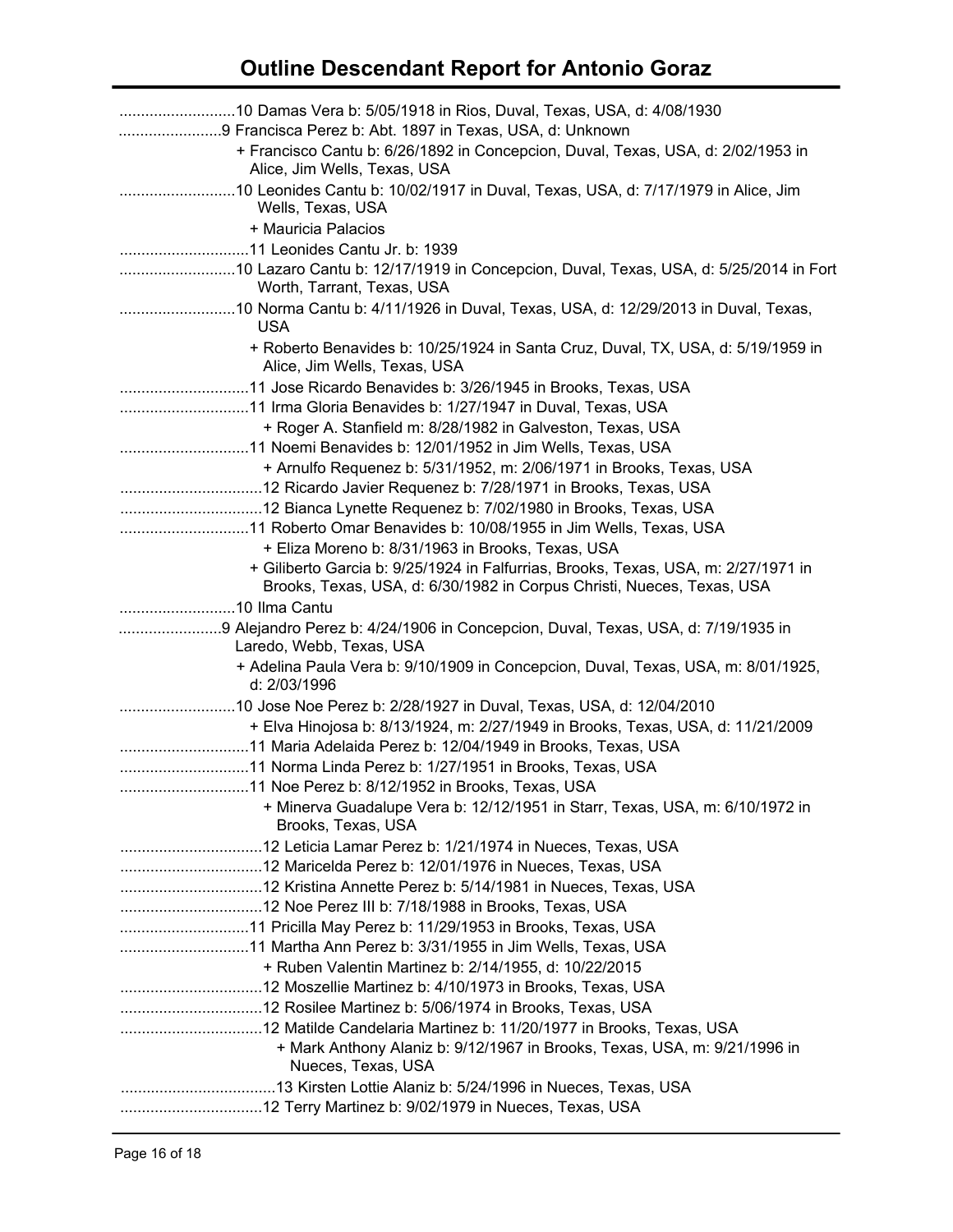| 10 Francisca Perez b: 8/08/1931 in Duval, Texas, USA, d: 1/10/1999 in Jim Wells,<br>Texas, USA  |
|-------------------------------------------------------------------------------------------------|
| + Abelino Saenz b: 4/04/1931 in Duval, Texas, USA, d: 12/20/1982 in Jim Wells,<br>Texas, USA    |
|                                                                                                 |
| + Grace E. Tamez                                                                                |
|                                                                                                 |
|                                                                                                 |
| + Jesus Navarro II b: Abt. 1957, m: 2/04/1984 in Jim Wells, Texas, USA                          |
|                                                                                                 |
|                                                                                                 |
|                                                                                                 |
| + Matias Dario Garcia                                                                           |
|                                                                                                 |
| + Edna Ramos                                                                                    |
|                                                                                                 |
| Wells, Texas, USA                                                                               |
|                                                                                                 |
| + Alda Guerra b: 5/31/1924, d: 8/28/2007 in Concepcion, Duval, Texas, USA                       |
|                                                                                                 |
|                                                                                                 |
|                                                                                                 |
|                                                                                                 |
|                                                                                                 |
|                                                                                                 |
|                                                                                                 |
| Calhoun, Texas, USA                                                                             |
|                                                                                                 |
| + Rosabel Mendoza b: 9/15/1959                                                                  |
|                                                                                                 |
|                                                                                                 |
|                                                                                                 |
|                                                                                                 |
| + Jose Luis Bueno b: 7/03/1957 in Jim Wells, Texas, USA, m: 12/30/1978 in Jim                   |
| Wells, Texas, USA                                                                               |
|                                                                                                 |
|                                                                                                 |
|                                                                                                 |
|                                                                                                 |
|                                                                                                 |
| + Guillermo Ramirez                                                                             |
|                                                                                                 |
| + Herminio Ramirez b: 5/03/1863, m: 10/01/1900, d: 7/07/1948                                    |
| 8 Maximo Perez Jr. b: 6/18/1874 in Texas, USA, d: 1/28/1946 in Concepcion, Duval,<br>Texas, USA |
| + Mercedes Saenz b: 9/23/1866, m: 10/31/1900, d: 8/24/1922                                      |
|                                                                                                 |